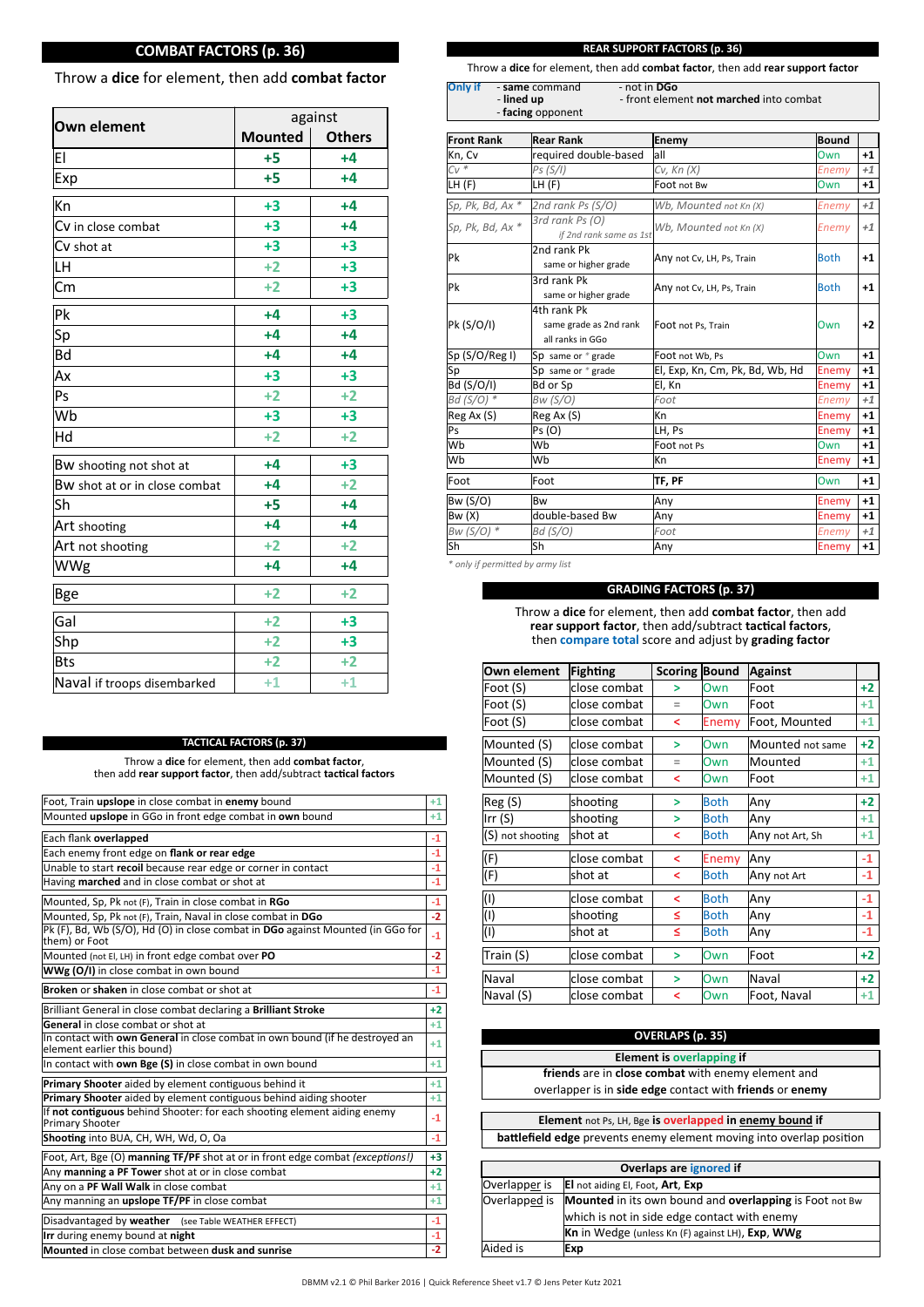#### **MOVE DISTANCES (p. 29)**

**1 tac�cal** move **OR 1-6 march** moves per bound

**March move only if** not **start** in **contact** with enemy **full** distance except final move start **> 400p** from known enemy **groups** unless group (!) straight ahead and not contiguous non-skirmishers entirely Train or rear corner closer than both front corners

| <b>Element</b> | <b>GGo</b> | <b>RGo</b> | <b>DGo</b>   | Rd (march) |  |  |
|----------------|------------|------------|--------------|------------|--|--|
| Kn             | 200        | 160        | 80           | 400        |  |  |
| Cv             | 240        | 160        | 80           | 480        |  |  |
| LН             | 320        | 240        | 160          | 640        |  |  |
| EI             | 200        | 160        | 80           | 400        |  |  |
| Cm             | 240        | 160        | 80           | 480        |  |  |
| Exp            |            |            |              |            |  |  |
| Pk             |            |            |              |            |  |  |
| Sp             | 160        | 160        | 80           | 400        |  |  |
| Bd             |            |            |              |            |  |  |
| Ax             | 200        | 200        | 160          | 400        |  |  |
| Ps             |            |            |              |            |  |  |
| lWb            | 160        | 160        | 80           | 400        |  |  |
| Hd             |            |            |              |            |  |  |
| Art(S)         | 80         | 40         |              | 240        |  |  |
| Art not (S)    | 160        | 80         | 0            | 400        |  |  |
| Sh             | 160        | 160        | 80           | 400        |  |  |
| Bw             |            |            |              |            |  |  |
| <b>WWg</b>     | 160        | 80         | $\mathbf{0}$ | 400        |  |  |
| Bge            | 160        | 80         | $\mathbf 0$  | 400        |  |  |
| Naval not (X)  | 320        | -          | 160          |            |  |  |
| Naval (X)      | 160        | -          | 80           |            |  |  |
|                |            |            |              |            |  |  |

if Any, Mounted in GGo **(F)** +40p to tactical, march, repulse, flee, press Extra movement to **line up** in **close combat** or in **TZ**: ≤ 80p for sideways shift or wheel/pivot

side shi� **≤ 40p** to **line up** with **friendly group** ≤ 240p ahead No further than **maximum visibility** for time/weather +40p

| Hd (I), Bge, Routers                             |
|--------------------------------------------------|
| TZ are ineffective if                            |
|                                                  |
| if only TZ-ed from rear                          |
| <b>Turn 180°</b>                                 |
| to rear support friends partly directly in front |
| Follow or move                                   |
| (unless in close combat)                         |
| without contacting enemy edge/corner             |
|                                                  |
| Move straight back                               |
|                                                  |
| directly towards TZ-ing element                  |
| to contact an enemy front (!) edge/corner        |
| a full tactical move without contacting enemy    |
| Move straight forward                            |
| another element of same group                    |
| as overlap on element also contacted by          |
| opposite TZ-ing element most in front            |
| with element most in front                       |
| in front edge to front edge contact              |

move would cross

**Mounted**

beyond

element makes

**Water**, **TF/PF**,

**own** element makes outcome move/flees/routs

**outcome move/flees/routs**

**Obstacle**

move would cross TF/PF from inside

reaching TF/PF or unfrozen Water or DGo

Mounted reaching TF/PF or unfrozen Water or DGo

**none** of directions above possible (count as moved) of direc�ons above possible

*(count as moved)*

from inside

TZ extends **80p** forward of front edge TZ passes **through**other elements

**Line up**

# MOVES STARTING IN OR ENTERING A TZ (p. 32) **MOVES STARTING IN OR ENTERING A TZ (p. 32)**

|                                                                                                        | Broken troops passed through by Routers join behind in rout |                                             |                                            |                             |                        |                                     |                                        |                                                 |                                                |                                            |                                         |                                        |                                  |                                        |                                   |                                |                                                 |                                            |                                          |                                          |               |         |                                        |   |
|--------------------------------------------------------------------------------------------------------|-------------------------------------------------------------|---------------------------------------------|--------------------------------------------|-----------------------------|------------------------|-------------------------------------|----------------------------------------|-------------------------------------------------|------------------------------------------------|--------------------------------------------|-----------------------------------------|----------------------------------------|----------------------------------|----------------------------------------|-----------------------------------|--------------------------------|-------------------------------------------------|--------------------------------------------|------------------------------------------|------------------------------------------|---------------|---------|----------------------------------------|---|
| $\blacksquare$<br>single rank of friendly foot >80p from target<br>Art can shoot over/through enemy Ps | enemy who are <u>not a valid target</u>                     | Art (F), El (X), WWg (S), Shp (X) can shoot | Shooting over troops not as aiding shooter | double-based BW over Bw (X) | Sh over Sh, Bw over Bw | if contiguous behind and not in DGo | Shooting over troops as aiding shooter | 40p or complete flank of target edge is exposed | of straight ahead of any part of shooting edge | target must be visible within % base width | (or contiguous to rear) except overlaps | shooter and target not in close combat | not marched, fled, routed, waded | Art (S) not moved in 3 previous bounds | Art, Bts (X) not moved this bound | Shooting and shot back only if | 2nd<br>and 3rd friends shoot as aiding shooters | directly in front – Art can choose taiget! | Troops not Art must shoot at target most | Shooting is mandatory except for Art (X) | Art not (X/I) | Art (I) | Bw, Art (X), WWg,<br>Gal, Shp, Bts (X) | Š |
|                                                                                                        |                                                             | <b>OVEL</b>                                 |                                            |                             |                        |                                     |                                        |                                                 |                                                |                                            |                                         |                                        |                                  |                                        |                                   |                                |                                                 |                                            |                                          |                                          | ទី            | 320     | 240                                    | g |

**SHOOTING (p. 34)**

SHOOTING (p. 34)

**Element**

**Range**

|                                                                       | overlapping and chose not to move<br>Kn making contact with El or Cm |          |
|-----------------------------------------------------------------------|----------------------------------------------------------------------|----------|
| move                                                                  | in undiscovered ambush and not yet moved and chose not to            |          |
|                                                                       | in DGo and not yet moved and chose not to move                       |          |
| unreliable ally                                                       | disheartened command                                                 |          |
| foot defending a river<br>edge                                        | of army baggage command                                              |          |
| encamped<br>ă<br>night                                                | Ξ<br>close combat                                                    |          |
| halted                                                                | moved                                                                |          |
| ssalun Visuoentanods                                                  | Advance                                                              |          |
| and does not wish to continue moving                                  | 5<br>overlapping                                                     |          |
|                                                                       | has <b>pivoted</b> to conform to friends or enemy in contact         |          |
|                                                                       | contacts friends it cannot pass through                              |          |
|                                                                       | Ends movement when                                                   |          |
| can't passed through / impetuous<br>pue<br>moved                      | close<br>combat/                                                     | $\equiv$ |
| < 90° to end facing same as friends it contacts which are             | pivots                                                               |          |
|                                                                       | double distance if this will contact enemy routers                   |          |
| straight ahead in GGo without ending in contact with<br>enemy         | $408 +$<br>≕                                                         |          |
| except                                                                | Advance full tactical move distance                                  |          |
| Remaining in place but count as moved!                                | If nothing                                                           |          |
|                                                                       | rear battlefied edge                                                 |          |
| Straight ahead unless closer to own                                   |                                                                      |          |
| a Rd, a battlefield edge or a terrain edge                            |                                                                      |          |
| Towards enemy rear battlefield edge along                             | most nearly straight ahead                                           |          |
| Towards visible enemy Bge or Routers<br>$\wedge$<br>d <sub>00</sub> t |                                                                      |          |
|                                                                       | overlap with <u>nearest</u> enemy                                    |          |
| least distance into front or rear edge contact or                     |                                                                      |          |
| and move                                                              | <b>Otherwise</b><br><b>Change direction</b> by least angle           |          |
| Straight ahead if that would contact<br>enemy                         | Must<br>ခွ                                                           |          |
|                                                                       | <b>Spontaneous direction</b>                                         |          |
| only<br>$\equiv$<br>pot                                               | in column<br>if they can, as individual elements                     |          |
| ceases                                                                | until broken or cause                                                |          |
| without PIP                                                           | Advance                                                              |          |
| in <b>Rv</b> unless<br>fleeing                                        | Exp<br>crossing<br>종                                                 |          |
| that will contact enemy<br>品<br>൹                                     | వ్గా<br>in enemy foot's TZ                                           |          |
|                                                                       | aware of enemy <b>Feigned Flight</b> ≤ 480p                          |          |
| shattered enemy <<br>d <sub>00</sub> b                                | aware<br>$\vec{\sigma}$<br>broken or                                 |          |
|                                                                       | χη                                                                   |          |
| Cv alone<br>Ξ.<br>ambush                                              | Kn (F) in wedge                                                      |          |
|                                                                       | Reg                                                                  |          |
| $\mathsf{R}^{\mathsf{S}}$<br>Hd (S/<br>그                              | Ó<br>$\widehat{\circ}$<br>8d<br>Ξ                                    |          |
| Cm (S)                                                                | Kn (S/O/F)<br>TH(5)                                                  |          |
|                                                                       | $\bar{z}$                                                            |          |
|                                                                       | <b>Troop types</b>                                                   |          |
|                                                                       | <b>IMPETUOUS TROOPS (p. 30)</b>                                      |          |
|                                                                       |                                                                      |          |

#### **INTERPENETRATION OF FRIENDLY TROOPS (p. 32)**

|                            | Not allowed if friends are | <b>Allowed if</b>                     |  |  |  |  |
|----------------------------|----------------------------|---------------------------------------|--|--|--|--|
| in contact with enemy      | in a <b>Rv</b>             | passing through only 1 corner         |  |  |  |  |
| marching along the same Rd |                            | moving straight forward/back only if* |  |  |  |  |

| * Actor                                                               | * State                              | * Through           | * Facing         |  |  |
|-----------------------------------------------------------------------|--------------------------------------|---------------------|------------------|--|--|
| Mounted not LH, Exp                                                   | Not recoiled/pushed<br>back/repulsed | LH, Foot not Pk, Hd | Same or opposite |  |  |
| <b>Reg Cv</b>                                                         | Repulsed                             | Reg Cv              | Same             |  |  |
| Reg LH                                                                | Repulsed                             | Reg Cv              | Same             |  |  |
| Reg Bd                                                                | Any                                  | Bd, Sp, Pk          | Same or opposite |  |  |
| Ax                                                                    | Any                                  | <b>Bd</b>           | Same             |  |  |
| <b>Ps</b>                                                             | Any                                  | Any land            | Same or opposite |  |  |
| Ps to end lined up in contact Recoiled/repulsed<br>behind facing same |                                      | Any                 | Any              |  |  |
| Bw not (X)                                                            | Any                                  | Bd                  | Same             |  |  |
| Mounted, Foot                                                         | Any                                  | Train 1 deep        | 90°              |  |  |
| Mounted, Foot                                                         | Any                                  | <b>Train</b>        | Same or opposite |  |  |
| <b>Bts</b>                                                            | Any                                  | Naval               | Same or opposite |  |  |
| Naval                                                                 | Any                                  | Bts                 | Same or opposite |  |  |

| Spontaneous troops pass through Any not $Pk \geq 3$ deep or El, if friends are not     |  |  |  |  |  |  |  |  |
|----------------------------------------------------------------------------------------|--|--|--|--|--|--|--|--|
| in close combat<br>giving rear support $\vert$ giving overlap support $\vert$<br>in Rv |  |  |  |  |  |  |  |  |
| impetuous already moved this bound                                                     |  |  |  |  |  |  |  |  |

| If Spontaneous or Routing troops pass through, the following occurs |  |
|---------------------------------------------------------------------|--|
| Any passed through by El, Exp flee                                  |  |
| <b>Impetuous</b> not yet moved this bound follow behind             |  |
| Non-Impetuous passed through by Kn, Cm (S) are spent                |  |
| Non-Impetuous passed through by Any not Kn, Cm (S) recoil           |  |
| as each successive element passes through                           |  |
| Broken troops passed through by Routers join behind in rout         |  |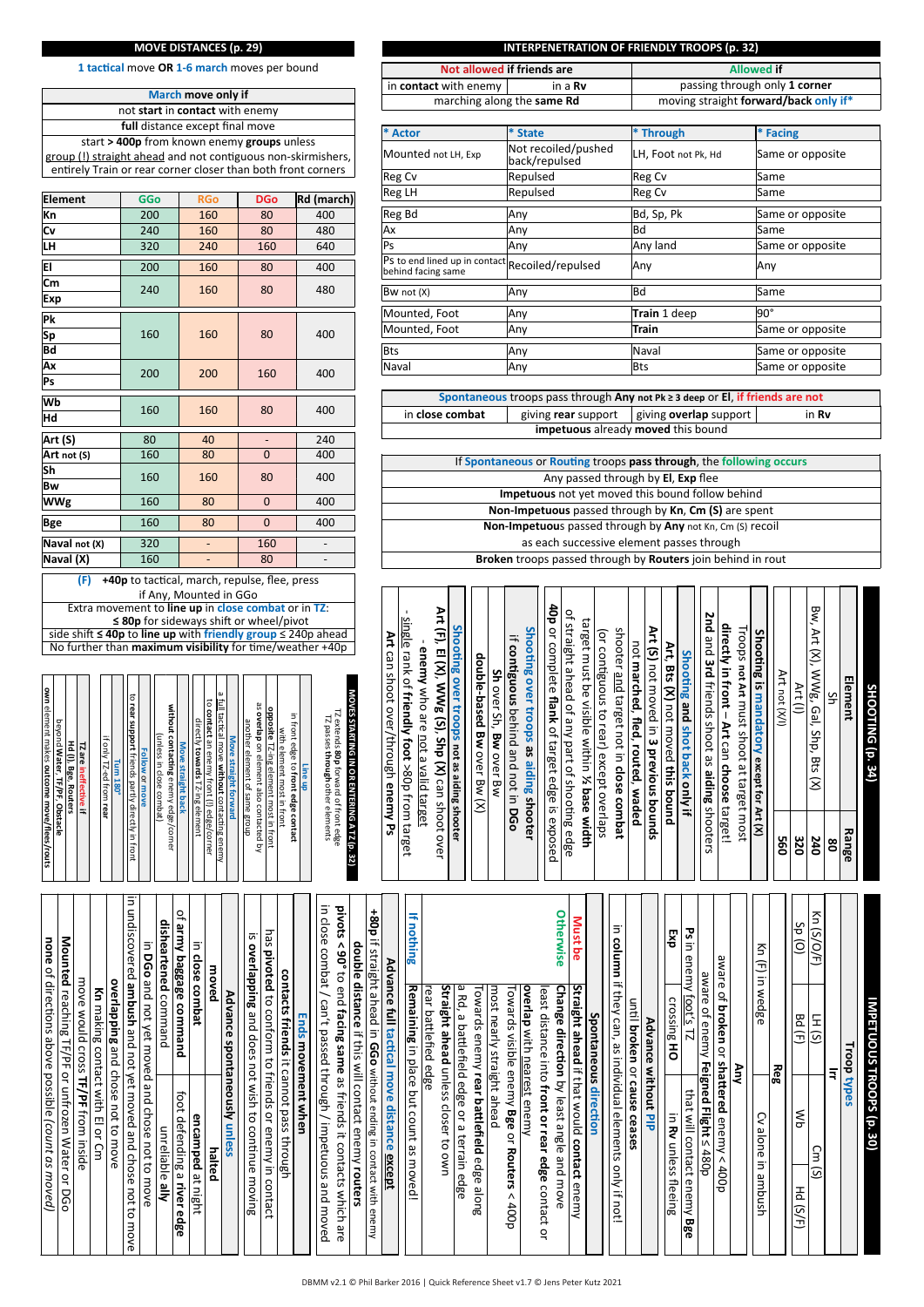|                         |                            |                              | COMBAT OUTCOME (p. 38-39)                                                                                                                          |                         | Element Scoring                 | <b>Bound</b>  | Outcome                                                                                            | ăĸ     | quick killis (p.                                 |                                     |
|-------------------------|----------------------------|------------------------------|----------------------------------------------------------------------------------------------------------------------------------------------------|-------------------------|---------------------------------|---------------|----------------------------------------------------------------------------------------------------|--------|--------------------------------------------------|-------------------------------------|
| Disregard outcomes when |                            |                              |                                                                                                                                                    | $\overline{\mathbf{s}}$ | $\mathsf{II}$                   | both          | Destroyed in close combat by Exp                                                                   |        | Destroyed if scoring <<br>Destroyed if scoring = |                                     |
|                         |                            |                              | - shooting without being shot back                                                                                                                 |                         | ٨                               | enemy         | <b>Destroyed</b> by Bd, Wb                                                                         | ⋖      | Element                                          | versus                              |
|                         |                            | - fighting as <b>overlap</b> | in close combat against rear edge*                                                                                                                 |                         |                                 | both          | Destroyed by El<br>Destroyed in GGo by Exp, Kn, Cm (S)                                             | K<br>≺ | ₹                                                | Exp                                 |
|                         |                            |                              | in close combat against flank edge of enemy also fighting to its front/rear*                                                                       | 깆                       | $\mathbb H$                     | both          | Destroyed in close combat by Exp                                                                   |        |                                                  | Ş                                   |
|                         |                            |                              | * If friendly element fighting enemy element's front must recoil/flee or is repulsed/destroyed/spent:<br>in close combat against flank edge of Exp |                         | Λ                               | enemy         | Destroyed by Bd, Wb                                                                                |        |                                                  | Bge $(1)$                           |
|                         |                            |                              | $\rightarrow$ friendly element in front edge contact with enemy element's flank or rear recoils (if not possible: spent)                           |                         |                                 |               | Destroyed in GGo by Exp, Kn, Cm (S)                                                                |        |                                                  | Bge (I/O)                           |
|                         |                            |                              |                                                                                                                                                    |                         |                                 | both          | Destroyed by El                                                                                    | ≺      | Kn in GGo<br>Mounted                             | Bw<br>Ρk                            |
| v                       |                            |                              | Press forward or pursue if mandatory or optional,                                                                                                  | 모                       | $\mathop{\rm II}\nolimits$<br>Λ | enemy<br>both | Destroyed in close combat by Exp<br>Destroyed by Wb                                                | ≺      |                                                  | 영화                                  |
|                         | Exception: Exp             |                              | otherwise stand (or turn 180° if contacted on rear edge) unless exception                                                                          |                         |                                 |               | Destroyed in GGo by Exp, Kn, Cm<br>$\overline{S}$                                                  |        |                                                  | $\mathsf{X}$                        |
| $\mid \mid$             |                            |                              | Stand (or turn 180° if contacted on rear edge) unless exception                                                                                    |                         |                                 | both          | Destroyed by El                                                                                    | ≺      |                                                  | $\mathsf{S}^\mathsf{c}$             |
|                         |                            |                              | Exception: Exp, Sh, Bge (I), LH, Ax, Ps, other Foot                                                                                                | Ř                       | $\ .\ $                         | both          | Repulsed in close combat from Any not destroyed if player wishes                                   |        |                                                  | ∣≨<br>$\Xi$                         |
|                         |                            |                              |                                                                                                                                                    |                         | Λ                               | enemy         | Destroyed in GGo by Kn, Cm (S)                                                                     | ⋖      | Kn not in wedge                                  | S                                   |
| Λ                       | Destroyed if               |                              | - in flank or rear close combat                                                                                                                    | ত্ত                     | $\vert\vert$                    | both          | Repulsed in close combat from Any not destroyed if player wishes                                   |        | in GGo                                           |                                     |
|                         |                            |                              | - in PF Tower and shot at by Art<br>in PF Tower and in close combat                                                                                |                         | Λ                               | enemy         | Repulsed in close combat in GGo from Foot not Ps<br>Destroyed in GGo by Kn, Cv, LH (S/O), Cm (S/O) | ⋖      | Ξ<br>Cv in GGo                                   | $ \mathfrak{L} $<br>罒               |
|                         | Recoil if Foot             |                              | - in close combat across TF/PF                                                                                                                     |                         | ٨                               | both<br>both  | Spent in close combat in RGo/GGo by Foot not Ps, Ax, Bw                                            |        | LH (S/O) in GGo                                  | 50                                  |
|                         |                            |                              | - assaulting an undefended TF/PF-section                                                                                                           |                         |                                 |               | <b>Flee</b> in close combat in RGo/DGo from Mounted                                                |        | ш                                                | 뭐<br>否                              |
|                         |                            |                              | Otherwise recoil unless exception                                                                                                                  |                         |                                 |               | Flee in close combat against Train, Naval                                                          |        |                                                  | ΡR                                  |
|                         |                            |                              | Exception: El, Exp, Kn, Cv, LH, Cm, Sp, Pk, Bd, Wb, Bw, Sh, Ax, Ps, Art, WWg, Hd, Naval, Bge                                                       | ξ                       | $\mathbb H$                     | both          | Flee if shot at by Train, Naval<br>Destroyed in close compet by Exp                                |        |                                                  | $ \xi$<br>$\overline{\mathtt{g}}$   |
| $\hat{\lambda}$         |                            |                              | Recoil if assaulting an undefended TF/PF-section<br>Destroyed in flank or rear close combat                                                        |                         | Λ                               | enemy         | Destroyed by Bd                                                                                    | ≺      |                                                  | $\Xi$                               |
|                         |                            |                              | Otherwise destroyed unless exception                                                                                                               |                         |                                 |               | Destroyed in GGo by Exp, Kn, Cm (S)                                                                | ≺      | <b>Cm (S)</b> in GGo<br>El not WWg $(X)$         | <b>WWg</b>                          |
|                         |                            | Exception: Cv, LH, Ps, Naval |                                                                                                                                                    |                         | $\mathop{\rm II}\nolimits$      | both<br>both  | Destroyed in close combat by Exp<br>Destroyed by El                                                | ≺<br>⋖ |                                                  | <b>Bd</b><br>지영                     |
|                         |                            |                              | EXCEPTIONS                                                                                                                                         |                         | Λ                               | both          | Destroyed in close combat in GGo by Exp, Kn, Cm (S)                                                | ≺      |                                                  | $\mathsf{A}\mathsf{x}$              |
| Element                 | <b>Scoring</b>             | Bound                        | Outcome<br>QK                                                                                                                                      |                         |                                 |               | Destroyed in close combat by El, Wb                                                                |        |                                                  | $\frac{1}{\sqrt{2}}$<br>군           |
| 중<br>▥                  | v<br>Λ                     | both<br>both                 | Pursue<br>Destroyed by Ps, LH, elephant-killer-Ax, Sh, Art, Cm (X)<br>≺                                                                            |                         |                                 |               | Flee if in BUA<br>Destroyed by Any if Hd (I)                                                       | ≺      | Cm (S/O) in GGo                                  | 5 <sup>o</sup><br>画                 |
|                         | $\mathop{\rm II}\nolimits$ | both                         | Destroyed in close combat<br>₹                                                                                                                     |                         |                                 |               | Flee in close conbat if Hd (O/L) is not part of group                                              |        | Exp<br>$\frac{C}{2}$                             | Ιš.                                 |
|                         | Λ                          | both                         | Destroyed<br>≺                                                                                                                                     |                         |                                 |               | Stand otherwise in close combat                                                                    |        |                                                  | 굣                                   |
| $\overline{\mathsf{s}}$ | Λ                          | both                         | Destroyed by El, Exp, Bd (X)<br>⋖                                                                                                                  | ष्ट्र                   | $\mathbb H$                     | both          | Destroyed in close combat by Exp                                                                   |        |                                                  | ΨŚ<br>Bd                            |
|                         |                            |                              | Repulsed in close combat from Foot not Bd (X), Bw, Sh if player wishes<br>Flee in close combat from Cm, Bw, Sh                                     |                         | Λ                               | both          | Flee from shooting by WWg<br>Destroyed by Mouted, Wb                                               |        |                                                  | $\mathsf{R}$<br>舌                   |
| হ                       | Λ                          | <b>UWO</b>                   | Repulsed from Kn, Foot                                                                                                                             | š                       | $\mathop{\rm II}\nolimits$      | both          | Destroyed in close combat                                                                          | ≺      |                                                  | 회의                                  |
|                         |                            | enemy                        | Destroyed by Kn not in Wedge in GGo<br>∢                                                                                                           |                         | Λ                               | both          | Destroyed in close combat                                                                          | ≺      | Exp in GGo                                       | $\mathbb{R}$                        |
|                         |                            |                              | <b>Flee from Nb, Exp, Cm</b>                                                                                                                       | š                       | ٨                               | both          | Destroyed in close combat                                                                          | ≺      |                                                  | 9g                                  |
|                         | Ϋ                          | both                         | Flee in DGo                                                                                                                                        |                         |                                 |               | Draple to move and shoot if shot at in distant compart                                             |        |                                                  | $\mathop{\leqslant}\nolimits$<br> 모 |
|                         |                            | both<br>uwo                  | Reparated in Close compart from Hain not Art (i)<br>Spent by Sp, Pk, Bd in GGo                                                                     | <b>MWg</b>              | Λ                               | both          | Destroyed by Art, El not WWg (X)                                                                   | ≺      |                                                  | 품                                   |
|                         |                            |                              | Flee from Naval                                                                                                                                    |                         |                                 |               | Stand otherwise (unless (S) against PF)                                                            |        | 문                                                | 곶                                   |
| Ξ                       | $\vert\vert$               | both                         | Repulsed in close combat from Any not destroyed if player wishes                                                                                   | Bge                     | П                               | both          | Destroyed in close combat if Bge (I)                                                               |        |                                                  | $\frac{2b}{5}$                      |
|                         | Λ                          | uwo                          | Repulsed in close combat from Kn                                                                                                                   |                         | Λ                               | both          | Flee if Bge (F)<br><b>Destroyed</b> by Any in contact if Bge (I/O)                                 | ≺      | pq(x)                                            | Ιš                                  |
|                         |                            | enemy                        | Flee in close combat from Kn, Cm (S),<br>LH (O) if $(F/I)$                                                                                         |                         |                                 |               | Stand if shot at (not Bge (F))                                                                     |        | ۵Ś                                               | 피                                   |
|                         |                            | both                         | Flee from Exp, Art shooting, DGo<br>Repulsed in close combat from Foot, Train                                                                      |                         |                                 |               | Stand if Bge (S)                                                                                   |        | ξI                                               | Sp<br>뭐                             |
|                         | Α                          | uwo                          | Spent in close combat against Kn                                                                                                                   | Naval                   | Λ                               | both          | Stand if Shp not in contact with land                                                              |        |                                                  | Bd                                  |
|                         |                            | both                         | Spent in close combat in GGo/RGo against Foot not Ps (0) or Bw                                                                                     |                         |                                 |               | Stand in close combat against Exp                                                                  |        |                                                  | las<br>티                            |
|                         |                            |                              | <b>Spent</b> in close combat against Train, Naval                                                                                                  |                         |                                 |               | <b>Destroyed</b> if in contact with land and not fighting Exp                                      |        | Αrt                                              | 띄                                   |
|                         |                            |                              | Spent if shot at by Train, Naval                                                                                                                   |                         | λ                               | both          | Stand in close combat against Exp                                                                  |        |                                                  | $\frac{\text{WVE}}{\text{EI}}$      |
| $\overline{5}$          | Λ                          | enemy                        | Destroyed by Exp in GGo                                                                                                                            |                         |                                 |               | Flee if shot at (not Art (S) or in contact with land)                                              |        | 5                                                |                                     |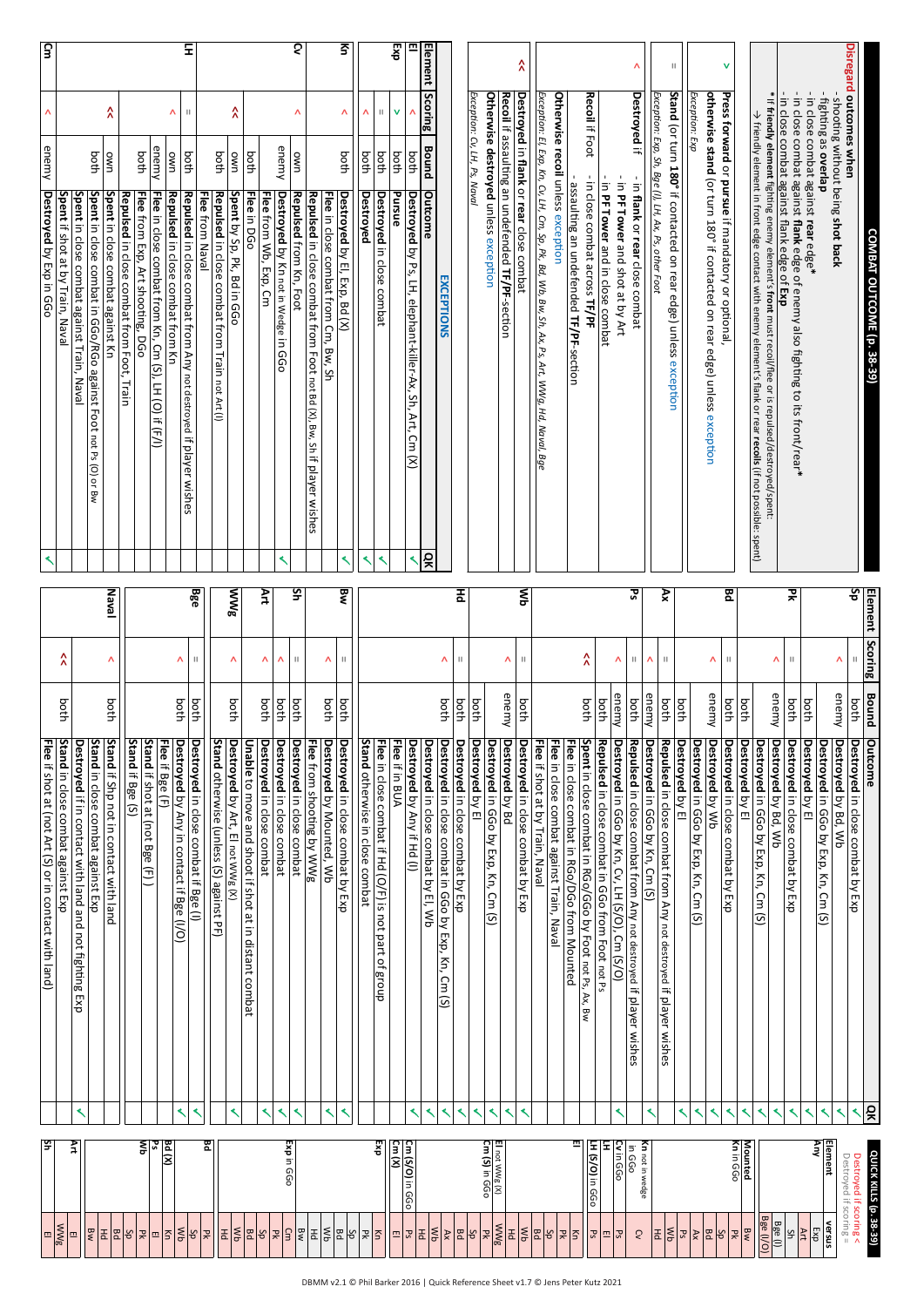| - Special rules for fleeing across bridge, frozen vater or frozen marsh: p. 41                                                                                                                                                                                                                                                                                                                                                                                                                                                                                                                                  |  |
|-----------------------------------------------------------------------------------------------------------------------------------------------------------------------------------------------------------------------------------------------------------------------------------------------------------------------------------------------------------------------------------------------------------------------------------------------------------------------------------------------------------------------------------------------------------------------------------------------------------------|--|
| the rapple treasure through the stream of the strict of the strict of the strict of the stream of the strict of the strict of the strict of the strict of the strict of the strict of $\alpha$ is $\alpha$ of $\alpha$ is $\alpha$ of $\alpha$ is<br>If fleeing element contacts friends it cannot pass through/around it bursts through them,<br>$\wedge$                                                                                                                                                                                                                                                      |  |
| If fleeing element contacts enemy it cannot avoid, it fights them in close combat next bound<br>if its combat total is > than enemy, it <b>bursts</b> through them <b>without</b> inflicting any combat outcome<br>If its combat total is ≤ than enemy, it is <b>destroyed</b>                                                                                                                                                                                                                                                                                                                                  |  |
| - Fleeing element <b>cannot change direction</b> if enemy, friends it cannot pass through/around or<br>impassable terrain are visible in this direction within 400p                                                                                                                                                                                                                                                                                                                                                                                                                                             |  |
| - Fleeing element must (if possible) <b>change direction</b> by pivoting the minimum necessary up to 90°<br>pass through friends or to pass around friends or to avoid impassable terrain or to avoid ending<br>closer to enemy (unless ><br>ಕ                                                                                                                                                                                                                                                                                                                                                                  |  |
| Unbroken elements flee for 1 bound only                                                                                                                                                                                                                                                                                                                                                                                                                                                                                                                                                                         |  |
| Flee move (including initial recoil) is full tactical move distance for the going in which it starts<br>Measured in straight line between nearest rear corners from before recoil to after the flee move                                                                                                                                                                                                                                                                                                                                                                                                        |  |
| <b>Turn</b> (if necessary), then move to the <b>rear</b> battlefield edge or to <b>entry</b> edge if flank marched<br>All elements not contacted by enemy front edge <b>turn</b> at the end of next enemy bound                                                                                                                                                                                                                                                                                                                                                                                                 |  |
| <b>Hee</b><br>as a result of the start of a Feigned Flight:                                                                                                                                                                                                                                                                                                                                                                                                                                                                                                                                                     |  |
| <b>Hee</b><br>as a result of Recoiling elements or Pushed-Back elements:<br>Turn, then move in the same direction as the recoiling element                                                                                                                                                                                                                                                                                                                                                                                                                                                                      |  |
| Turn, then move directly away from the originally designated arrival flank edge                                                                                                                                                                                                                                                                                                                                                                                                                                                                                                                                 |  |
| Flee as a result of Flank Marcher Arrival:                                                                                                                                                                                                                                                                                                                                                                                                                                                                                                                                                                      |  |
| Friends that <b>pushed-back</b> by recoil of the fleeing element <b>also flee</b><br>I <b>mpetuous</b> or <b>Double-based</b> must turn <b>180°</b> at end of bound unless contact with enemy front edge                                                                                                                                                                                                                                                                                                                                                                                                        |  |
| Recoil* its base depth, then turn 180°, then continue flee move<br>* Destroyed if initial recoil cannot be completed                                                                                                                                                                                                                                                                                                                                                                                                                                                                                            |  |
| Flee as a result of Combat Outcome:                                                                                                                                                                                                                                                                                                                                                                                                                                                                                                                                                                             |  |
| <b>FLEEING ELEMENTS</b>                                                                                                                                                                                                                                                                                                                                                                                                                                                                                                                                                                                         |  |
| A repulsed element is destroyed if an enemy front edge is in contact with its flank or rear edge                                                                                                                                                                                                                                                                                                                                                                                                                                                                                                                |  |
| If a Lighter is prevented by troopsosble terrain, the element must recoil                                                                                                                                                                                                                                                                                                                                                                                                                                                                                                                                       |  |
| A repulsed element moves straight back still facing the opponent ≥ 160p ≤ 240p                                                                                                                                                                                                                                                                                                                                                                                                                                                                                                                                  |  |
| <b>REPULSED ELEMENTS</b>                                                                                                                                                                                                                                                                                                                                                                                                                                                                                                                                                                                        |  |
| Elements in close combat or of a type that do not recoil cannot be pushed-back (EI, WWg. Bee, Naval                                                                                                                                                                                                                                                                                                                                                                                                                                                                                                             |  |
| If front element of a bent column recoils, the column is pushed-back around bend                                                                                                                                                                                                                                                                                                                                                                                                                                                                                                                                |  |
| An element pushed-back by recoilers <u>moves straight back until</u> recoiled element has completed recoil                                                                                                                                                                                                                                                                                                                                                                                                                                                                                                      |  |
| PUSHED-BACK ELEMENTS                                                                                                                                                                                                                                                                                                                                                                                                                                                                                                                                                                                            |  |
| Recoiling elements pass through friends if permitted (to the friendly element's rear). Ps push Ps back<br>Elements that would be passed through or pushed back by recoiling El flee<br>Elements recoiling from <b>distant combat</b> by an enemy element behind it turn 180° instead of recoiling<br>Elements recoiling because of interpenetration from in front of spontaneous friends turn 180°<br>Bge (F/I) always flee out of the way from recoling friendly or enemy elements<br>instead of recoiling<br>If passing through is forbidden and facings are same, land troops push back Any not El, WWg. Bge |  |
| Elements anable to recoll are penalized in compati-                                                                                                                                                                                                                                                                                                                                                                                                                                                                                                                                                             |  |
| impassable terrain<br>enemy element<br>TF/PF<br>battlefield edge                                                                                                                                                                                                                                                                                                                                                                                                                                                                                                                                                |  |
| An element cannot recoil if rear edge/corner starts in contact with and ends recoil if it meets:<br>friends it cannot pass through or push back<br>(El, WWg, Bge, Naval cannot be pushed back!)                                                                                                                                                                                                                                                                                                                                                                                                                 |  |
| Recolling element moves back its base depth to its rear without turning                                                                                                                                                                                                                                                                                                                                                                                                                                                                                                                                         |  |
| <b>RECOILING ELEMENTS</b>                                                                                                                                                                                                                                                                                                                                                                                                                                                                                                                                                                                       |  |
| $\Rightarrow$ if total $\geq$ it turns 180°, if total < it is destroyed                                                                                                                                                                                                                                                                                                                                                                                                                                                                                                                                         |  |
| Element contacted on its rear edge cannot turn until close combat is resolved ( <u>unless</u> contacted by march!)                                                                                                                                                                                                                                                                                                                                                                                                                                                                                              |  |
| TURNING OF REAR CONTACTED ELEMENTS                                                                                                                                                                                                                                                                                                                                                                                                                                                                                                                                                                              |  |
| OUTCOME MOVEMENT (p. 40-42)                                                                                                                                                                                                                                                                                                                                                                                                                                                                                                                                                                                     |  |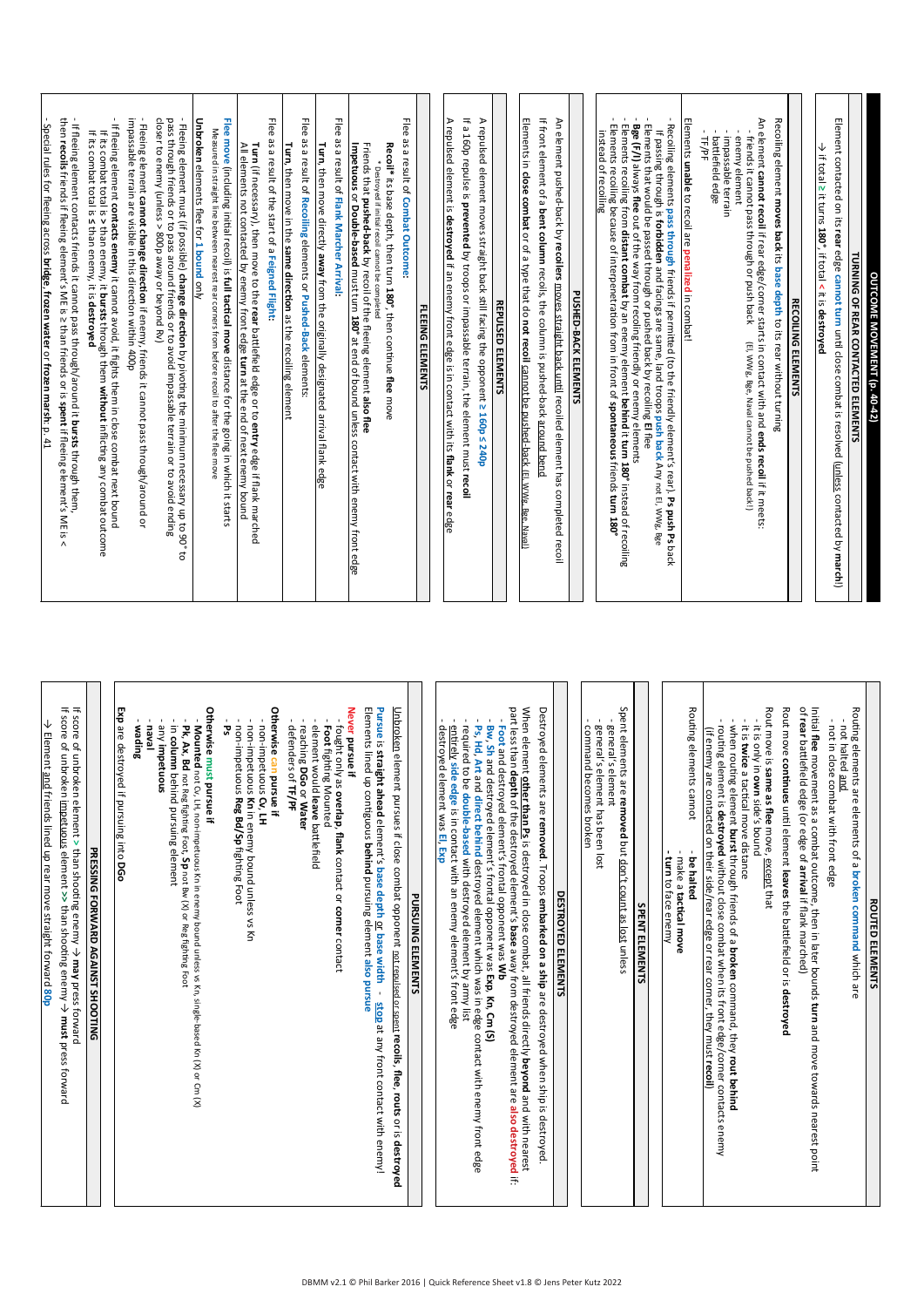| PIP EXPENDITURE (p. 27)                                                                                                                                                                                                                                                                                                                                                                                                                                                                                                                                                                                                                                                                                                       |                      |                                                          |                                                                            | <b>TERRAIN DEFINITIONS (p. 19)</b>                                                                                                                                                                                                                 |                                                                                                     |
|-------------------------------------------------------------------------------------------------------------------------------------------------------------------------------------------------------------------------------------------------------------------------------------------------------------------------------------------------------------------------------------------------------------------------------------------------------------------------------------------------------------------------------------------------------------------------------------------------------------------------------------------------------------------------------------------------------------------------------|----------------------|----------------------------------------------------------|----------------------------------------------------------------------------|----------------------------------------------------------------------------------------------------------------------------------------------------------------------------------------------------------------------------------------------------|-----------------------------------------------------------------------------------------------------|
| Brilliant Generals can double a raw PIP score by using a Brilliant Stroke<br>if Reg C-in-C: own score or of sub-general $\leq$ 2000p away                                                                                                                                                                                                                                                                                                                                                                                                                                                                                                                                                                                     |                      |                                                          | <b>Good going</b>                                                          | <b>Rough going</b>                                                                                                                                                                                                                                 | <b>Difficult going</b> *                                                                            |
| Inert Generals always deduct 1 from own command's raw score if ally                                                                                                                                                                                                                                                                                                                                                                                                                                                                                                                                                                                                                                                           |                      |                                                          | GH, F<br>frozen: BF, M, Water                                              | $RH^*$ , SH $*$<br>$BF^*$ , $SF^*$ , $RF^*$                                                                                                                                                                                                        | DH, CH <sup>*</sup> , WH<br>Wd, O, Oa, E, V, M, D*                                                  |
| if C-in-C: from every command's raw score                                                                                                                                                                                                                                                                                                                                                                                                                                                                                                                                                                                                                                                                                     |                      |                                                          | Space between terrain                                                      |                                                                                                                                                                                                                                                    | B, G<br><b>BUA</b>                                                                                  |
| Shattered Commands throw no PIP dice                                                                                                                                                                                                                                                                                                                                                                                                                                                                                                                                                                                                                                                                                          |                      |                                                          |                                                                            | * Group moves must be in column OR only Ps OR into close combat                                                                                                                                                                                    |                                                                                                     |
| First march move this bound without contacting enemy if                                                                                                                                                                                                                                                                                                                                                                                                                                                                                                                                                                                                                                                                       |                      |                                                          |                                                                            | * Special cases                                                                                                                                                                                                                                    |                                                                                                     |
| - entirely along Rd without reversing direction<br>- all <b>Foot</b> headed by $\geq 2$ ranks <b>Pk</b> moving straight ahead                                                                                                                                                                                                                                                                                                                                                                                                                                                                                                                                                                                                 |                      | Terrain<br>CН                                            |                                                                            | <b>Element</b><br>Any not Ax, Bw, Ps                                                                                                                                                                                                               | Going<br>Impassable                                                                                 |
| - Naval in GGo                                                                                                                                                                                                                                                                                                                                                                                                                                                                                                                                                                                                                                                                                                                |                      |                                                          |                                                                            |                                                                                                                                                                                                                                                    | Good going                                                                                          |
|                                                                                                                                                                                                                                                                                                                                                                                                                                                                                                                                                                                                                                                                                                                               |                      | SН                                                       |                                                                            | Any Camelry incl. Bge (F)<br>Chariots                                                                                                                                                                                                              | Difficult going<br>Difficult going                                                                  |
| Move by element or group<br>1<br>Expanding or turning 90° from/into column                                                                                                                                                                                                                                                                                                                                                                                                                                                                                                                                                                                                                                                    |                      |                                                          |                                                                            | ΙEΙ                                                                                                                                                                                                                                                | Difficult going                                                                                     |
| Halt by element or group which is                                                                                                                                                                                                                                                                                                                                                                                                                                                                                                                                                                                                                                                                                             |                      | RH                                                       |                                                                            | Any Camelry incl. Bge (F)<br>Chariots                                                                                                                                                                                                              | Difficult going                                                                                     |
| - broken<br>- impetuous                                                                                                                                                                                                                                                                                                                                                                                                                                                                                                                                                                                                                                                                                                       |                      |                                                          |                                                                            | Any Camelry incl. Bge (F)                                                                                                                                                                                                                          | Difficult going<br>Difficult going                                                                  |
| Halt by single Naval element                                                                                                                                                                                                                                                                                                                                                                                                                                                                                                                                                                                                                                                                                                  |                      | BF                                                       |                                                                            | Chariots                                                                                                                                                                                                                                           | Difficult going                                                                                     |
| Setting up PO by element                                                                                                                                                                                                                                                                                                                                                                                                                                                                                                                                                                                                                                                                                                      |                      | SF                                                       |                                                                            | ΙEΙ                                                                                                                                                                                                                                                | Good going                                                                                          |
| 2 Mount or dismount by element not mounted infantry or embarking                                                                                                                                                                                                                                                                                                                                                                                                                                                                                                                                                                                                                                                              |                      |                                                          |                                                                            | Any Camelry incl. Bge (F)<br>Chariots                                                                                                                                                                                                              | Good going<br>Difficult going                                                                       |
| Trigger feigned flight                                                                                                                                                                                                                                                                                                                                                                                                                                                                                                                                                                                                                                                                                                        |                      |                                                          |                                                                            | EI                                                                                                                                                                                                                                                 | Difficult going                                                                                     |
| <b>3</b> Activate ally by C-in-C                                                                                                                                                                                                                                                                                                                                                                                                                                                                                                                                                                                                                                                                                              |                      | RF                                                       |                                                                            | Any Camelry incl. Bge (F)<br>Chariots                                                                                                                                                                                                              | Difficult going<br>Difficult going                                                                  |
| Change Orders by C-in-C unless by Brilliant Stroke                                                                                                                                                                                                                                                                                                                                                                                                                                                                                                                                                                                                                                                                            |                      | D                                                        |                                                                            | Any Camelry incl. Bge (F)                                                                                                                                                                                                                          | Good going                                                                                          |
| -1 Move or halt per bound by                                                                                                                                                                                                                                                                                                                                                                                                                                                                                                                                                                                                                                                                                                  |                      |                                                          |                                                                            |                                                                                                                                                                                                                                                    |                                                                                                     |
| - element or group with C-in-C not Inert                                                                                                                                                                                                                                                                                                                                                                                                                                                                                                                                                                                                                                                                                      |                      |                                                          |                                                                            | <b>Special Tactical Factors for close combat</b><br>Mounted, Sp, Pk not (F), Train in RGo                                                                                                                                                          | <b>Quick Kill deny</b><br>$-1$<br>Kn, Cv, LH, Cm                                                    |
| - entirely Reg element/group with sub general or with ally general                                                                                                                                                                                                                                                                                                                                                                                                                                                                                                                                                                                                                                                            |                      |                                                          |                                                                            | Pk (F), Bd, Wb (S/O), Hd (O) against <b>Foot in DGo</b>                                                                                                                                                                                            | $-1$<br>in                                                                                          |
| +1 Move or halt between dusk and dawn                                                                                                                                                                                                                                                                                                                                                                                                                                                                                                                                                                                                                                                                                         |                      |                                                          |                                                                            | Mounted, Sp, Pk not (F), Train, Naval in DGo                                                                                                                                                                                                       | $-2$<br>RGo / DGo                                                                                   |
| $+1$ Move or halt by element or group which general is                                                                                                                                                                                                                                                                                                                                                                                                                                                                                                                                                                                                                                                                        |                      |                                                          |                                                                            | <b>WATER FEATURES (p. 20)</b>                                                                                                                                                                                                                      |                                                                                                     |
| - in frontal close combat                                                                                                                                                                                                                                                                                                                                                                                                                                                                                                                                                                                                                                                                                                     |                      |                                                          | <b>Difficult going</b><br><b>Backwards</b>                                 | <b>Good going</b>                                                                                                                                                                                                                                  | <b>Impassable</b>                                                                                   |
| - away $> 800p$<br>- away > 2000p and element or group is entirely LH, Naval, Army Bge                                                                                                                                                                                                                                                                                                                                                                                                                                                                                                                                                                                                                                        |                      |                                                          | Gal in strong wind                                                         |                                                                                                                                                                                                                                                    |                                                                                                     |
| - lost                                                                                                                                                                                                                                                                                                                                                                                                                                                                                                                                                                                                                                                                                                                        |                      |                                                          | <b>Bts</b> in low river<br><b>Bts</b> upstream in spate                    | All other naval movement                                                                                                                                                                                                                           | All frozen features                                                                                 |
| - not on battlefield                                                                                                                                                                                                                                                                                                                                                                                                                                                                                                                                                                                                                                                                                                          |                      |                                                          | Shp no wind                                                                |                                                                                                                                                                                                                                                    |                                                                                                     |
| - unreliable<br>- unable to see because of time and weather                                                                                                                                                                                                                                                                                                                                                                                                                                                                                                                                                                                                                                                                   |                      |                                                          | Shp 45° upwind                                                             |                                                                                                                                                                                                                                                    |                                                                                                     |
| - moving shaken element/group of a disheartened command nearer to enemy                                                                                                                                                                                                                                                                                                                                                                                                                                                                                                                                                                                                                                                       |                      |                                                          |                                                                            | Navigability                                                                                                                                                                                                                                       |                                                                                                     |
| +1 C-in-C changed command order last bound unless by Brilliant Stroke                                                                                                                                                                                                                                                                                                                                                                                                                                                                                                                                                                                                                                                         |                      |                                                          | Rv (< 80p) by None<br>$Rv$ ( $\geq$ 80p) by Bts                            | WW by Gal (F/I), Shp, Bts<br>L by Bts                                                                                                                                                                                                              | S by Any Naval                                                                                      |
|                                                                                                                                                                                                                                                                                                                                                                                                                                                                                                                                                                                                                                                                                                                               |                      |                                                          |                                                                            | Wading                                                                                                                                                                                                                                             |                                                                                                     |
| +1 Move or halt by element or group including Exp, Hd (O/I), Train not (F)<br>Move or halt by element or group including Mounted not El, General and Foot not capable of providing<br>$+1$                                                                                                                                                                                                                                                                                                                                                                                                                                                                                                                                    |                      | Rv (≥ 80p)                                               |                                                                            | Foot, Train, Exp, Chariots                                                                                                                                                                                                                         | Difficult going                                                                                     |
| rear support to mounted<br>+1 Part of army baggage command not marching in single column                                                                                                                                                                                                                                                                                                                                                                                                                                                                                                                                                                                                                                      |                      | Rv (≥ 80p)<br>$Rv$ ( $\geq$ 80p) in spate                |                                                                            | Mounted not Exp or Chariots<br>Any                                                                                                                                                                                                                 | Rough going<br>Difficult going                                                                      |
| $+1$ $\geq$ 3rd march move if Irr off-road                                                                                                                                                                                                                                                                                                                                                                                                                                                                                                                                                                                                                                                                                    |                      | $Rv$ ( $\geq$ 80p) low                                   |                                                                            | Any                                                                                                                                                                                                                                                | Rough going                                                                                         |
| $+1$ 2 4th march move if Reg off-road<br>+1 March move by element or group into contact with enemy                                                                                                                                                                                                                                                                                                                                                                                                                                                                                                                                                                                                                            |                      | Rv (< 80p)                                               |                                                                            | Foot                                                                                                                                                                                                                                               | Rough going                                                                                         |
|                                                                                                                                                                                                                                                                                                                                                                                                                                                                                                                                                                                                                                                                                                                               |                      | Rv (< 80p)<br>Rv (< 80p) in spate                        |                                                                            | Mounted, Train<br>Any                                                                                                                                                                                                                              | Difficult going<br>Difficult going                                                                  |
| No element of group moves maximum distance unless<br>- ending in contact with friends not already in contact with                                                                                                                                                                                                                                                                                                                                                                                                                                                                                                                                                                                                             |                      |                                                          | Rv (< 80p) in spate and<br>within 800p of S                                | Any                                                                                                                                                                                                                                                | Good going                                                                                          |
| - ending in contact with enemy                                                                                                                                                                                                                                                                                                                                                                                                                                                                                                                                                                                                                                                                                                |                      |                                                          |                                                                            |                                                                                                                                                                                                                                                    |                                                                                                     |
| - reaching RGo, DGo, Impassable                                                                                                                                                                                                                                                                                                                                                                                                                                                                                                                                                                                                                                                                                               |                      | š                                                        | వ్                                                                         | 문<br>곶<br>g                                                                                                                                                                                                                                        | ш<br>e*<br>Element Count as                                                                         |
| - turning 180°<br>- expanding or turning 90° from column                                                                                                                                                                                                                                                                                                                                                                                                                                                                                                                                                                                                                                                                      |                      |                                                          |                                                                            |                                                                                                                                                                                                                                                    |                                                                                                     |
| Wheel by group not in column                                                                                                                                                                                                                                                                                                                                                                                                                                                                                                                                                                                                                                                                                                  |                      | $\frac{30}{10}$<br>$\frac{1}{\sqrt{2}}$<br>Ξ             | Bw(S)<br>bs(1)<br>Art (I)                                                  | Bd (F)<br>$(1)$ is<br>$\frac{24}{10}$<br>Pk(S)<br>$\frac{\text{WVVE (1)}}{\text{BEE (1)}}$                                                                                                                                                         | Kn(0)<br>Art (F)<br>$\frac{1}{2}$<br>$k_0(s)$                                                       |
| Turning 180° by group or Exp, WWg, Shp<br><b>Mounted</b> embarking                                                                                                                                                                                                                                                                                                                                                                                                                                                                                                                                                                                                                                                            |                      |                                                          |                                                                            |                                                                                                                                                                                                                                                    |                                                                                                     |
| Train embarking or disembarking                                                                                                                                                                                                                                                                                                                                                                                                                                                                                                                                                                                                                                                                                               |                      |                                                          |                                                                            |                                                                                                                                                                                                                                                    | close                                                                                               |
| +1 $\ $ Irr element / group including Irr - not LH, Ps, Ax in GGo/RGo or Cv (O) in GGo or General's element                                                                                                                                                                                                                                                                                                                                                                                                                                                                                                                                                                                                                   |                      | otherwise in distant combat                              | double-based with Bw (S) in<br>distant combat<br>shot at bei Bw and cannot | close combat vs Cy, LH, Ps, Ax, Bw<br>shooting or shot at vs Cy, LH,<br>ps, Ax, Bw<br>* enemy use CF vs Mounted in close<br>combat and CF vs Train if shooting<br>close combat vs Mounted<br>in all cases, but QK vs Kn<br>frontal close combat vs | <b>X-GRADING (p. 4-9)</b><br>close combat vs Cv, LH, Sp, Pk, Bw<br>combat vs Kn not (X),<br>El, Exp |
| - moves other than straight ahead unless along road, river, terrain edge                                                                                                                                                                                                                                                                                                                                                                                                                                                                                                                                                                                                                                                      |                      | close combat if Reg<br>close combat if Irr<br>shoot back | Any not Ax, Ps<br>otherwise                                                | otherwise<br><b>otherwise</b>                                                                                                                                                                                                                      | shot at by Bw<br>otherwise*<br><b>otherwise</b><br>shooting                                         |
| - performs any of marked * above<br>- halts to prevent spontaneous advance or rout unless                                                                                                                                                                                                                                                                                                                                                                                                                                                                                                                                                                                                                                     |                      |                                                          |                                                                            |                                                                                                                                                                                                                                                    | Exp                                                                                                 |
| - beyond a Rv from nearest known enemy                                                                                                                                                                                                                                                                                                                                                                                                                                                                                                                                                                                                                                                                                        |                      |                                                          |                                                                            |                                                                                                                                                                                                                                                    |                                                                                                     |
| - uphill of nearest known enemy<br>- Foot in RGo, DGo                                                                                                                                                                                                                                                                                                                                                                                                                                                                                                                                                                                                                                                                         |                      |                                                          |                                                                            |                                                                                                                                                                                                                                                    | Bd, Wb,                                                                                             |
|                                                                                                                                                                                                                                                                                                                                                                                                                                                                                                                                                                                                                                                                                                                               |                      |                                                          |                                                                            |                                                                                                                                                                                                                                                    |                                                                                                     |
|                                                                                                                                                                                                                                                                                                                                                                                                                                                                                                                                                                                                                                                                                                                               |                      |                                                          |                                                                            |                                                                                                                                                                                                                                                    |                                                                                                     |
| turning 90° from <u>straight</u> column into line<br>2 ranks if Mounted, 2-4 ranks if Foot)                                                                                                                                                                                                                                                                                                                                                                                                                                                                                                                                                                                                                                   |                      | BUA not manning TF/PF<br>$\overline{O}$ , Oa             | HW/PM<br>HW/PM<br>Troops inside                                            | pawn<br>kond<br>Night: Overcast,<br>Night: Moonless<br>Night: Moonlight<br>Dusk                                                                                                                                                                    | Situation<br>Fog<br>Mist (day/dawn)<br>Dust-Storm<br>Day (clear weather)                            |
|                                                                                                                                                                                                                                                                                                                                                                                                                                                                                                                                                                                                                                                                                                                               |                      |                                                          |                                                                            |                                                                                                                                                                                                                                                    |                                                                                                     |
| in column                                                                                                                                                                                                                                                                                                                                                                                                                                                                                                                                                                                                                                                                                                                     |                      |                                                          |                                                                            |                                                                                                                                                                                                                                                    |                                                                                                     |
| between dusk and dawn<br>entirely Light Troops<br>entirely along Rd<br>entirely Reg Land                                                                                                                                                                                                                                                                                                                                                                                                                                                                                                                                                                                                                                      |                      |                                                          | in Summer or Tropical                                                      |                                                                                                                                                                                                                                                    |                                                                                                     |
| contracting / turning 90° into column<br>Ps in V, M, crags, rocks, scrub<br>expanding from straight/bent column<br>Frops < distance inside see<br>side shift < 40p to line up with friendly                                                                                                                                                                                                                                                                                                                                                                                                                                                                                                                                   |                      | in Spring, Autumn, Winter                                |                                                                            | Rain, Snow, Dust Storm<br>, Mist, Fog,                                                                                                                                                                                                             |                                                                                                     |
| disheartened                                                                                                                                                                                                                                                                                                                                                                                                                                                                                                                                                                                                                                                                                                                  |                      |                                                          |                                                                            |                                                                                                                                                                                                                                                    |                                                                                                     |
| cannot see or be seen<br>GROUP MOVES (p. 29)                                                                                                                                                                                                                                                                                                                                                                                                                                                                                                                                                                                                                                                                                  |                      |                                                          |                                                                            |                                                                                                                                                                                                                                                    | VISIBILITY (p. 25)                                                                                  |
| beyond lower Hill, Nd, O, Oa, D from < 800p<br>Troops in G can see out (but not shoot out!)<br>tactical move into <b>close combat</b> with known enemy<br>Changes of direction only allowed if<br>1 wheel 2-8 elements wide ≤ 90° if not in ~<br>by entire tactical or full length march move<br>t revealed by moving or close combat<br>Troops at least half way up hills<br>and be seen only from its edge<br>1 initial or final <b>turn of 180°</b> if group is<br>any number of wheels if in column<br>Group moves must be in column if<br>Changing formation of a group<br>Group moves in DGo must be<br>revealed by shooting out<br>entirely Cv + Light Troops<br>out as if outside<br>through gateway<br>$\times$ 160p | v<br>$\frac{160}{1}$ | $\frac{1}{2}$<br>v<br>v<br>80p<br>dog                    | be seen<br>cannot<br>v<br>dot                                              |                                                                                                                                                                                                                                                    | LoS blocked by Hills, D, Wd, O, Oa, BUA, TF, PF<br>LoS NOT blocked by Troops!                       |
| across Bridge<br>group < 240p ahead<br>not in column<br>entirely Ps<br>antirely <b>Cv</b><br>ú                                                                                                                                                                                                                                                                                                                                                                                                                                                                                                                                                                                                                                |                      |                                                          |                                                                            | $\frac{1}{2}$<br>$d$ 00 $b >$<br>5160p<br><br>160p<br>$\frac{1}{2}$ 80p<br>$\frac{1}{2}$ 80p                                                                                                                                                       | Visibility<br>S 160p<br>$\frac{1}{2}$ 80p<br>$\frac{1}{2}$ 80p                                      |
| F<br>III-l                                                                                                                                                                                                                                                                                                                                                                                                                                                                                                                                                                                                                                                                                                                    |                      |                                                          |                                                                            |                                                                                                                                                                                                                                                    |                                                                                                     |
| $^{+}$                                                                                                                                                                                                                                                                                                                                                                                                                                                                                                                                                                                                                                                                                                                        | $\ast$               | ₩<br>∗                                                   | unless<br>$\ast$                                                           |                                                                                                                                                                                                                                                    |                                                                                                     |
|                                                                                                                                                                                                                                                                                                                                                                                                                                                                                                                                                                                                                                                                                                                               |                      |                                                          |                                                                            |                                                                                                                                                                                                                                                    |                                                                                                     |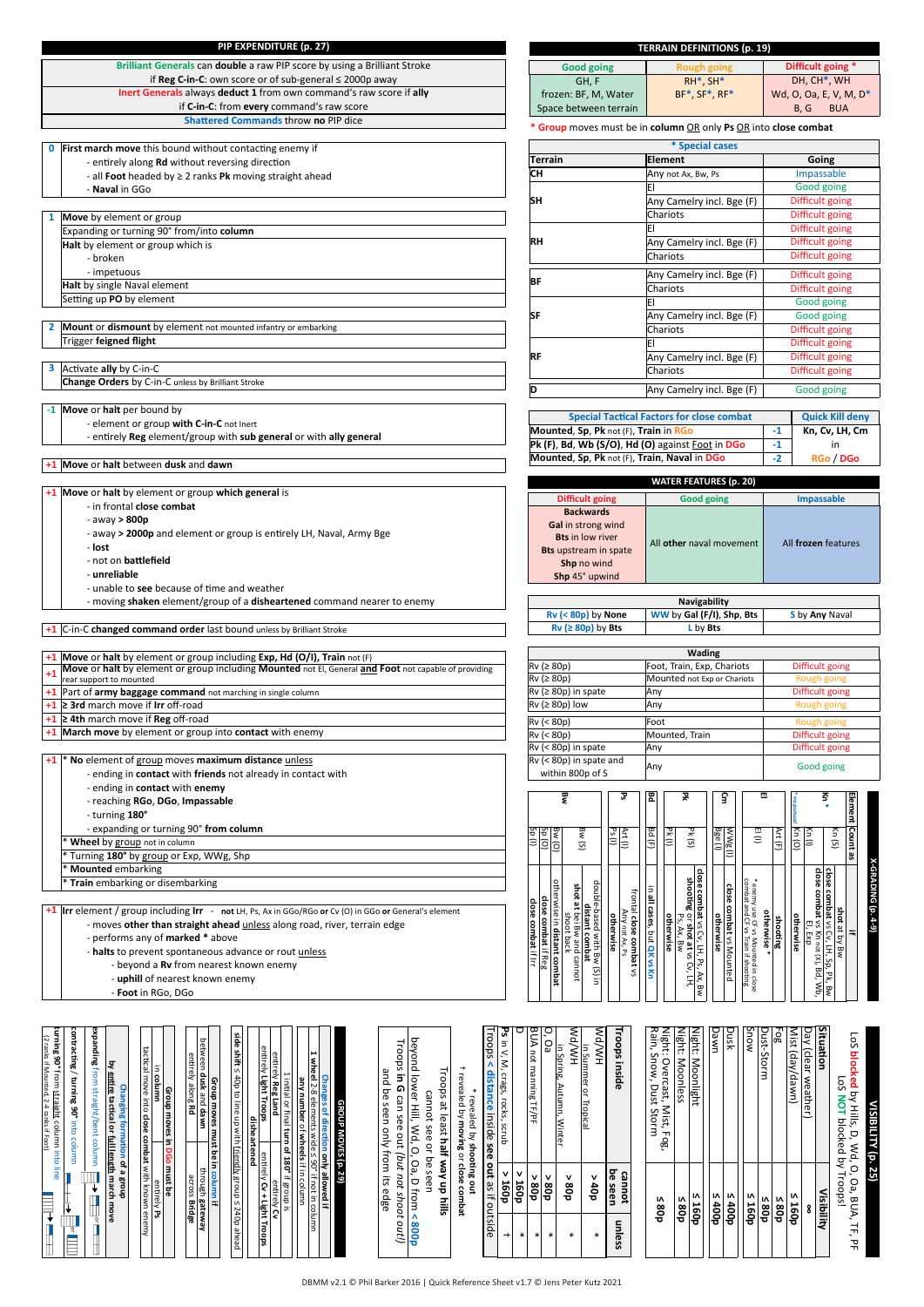| 1. |                                                                                                   | <b>Nomination of season</b>                                                                                                                                              |                                                           |                                                                                                                                         |                                                                                                                                                                                      |  |
|----|---------------------------------------------------------------------------------------------------|--------------------------------------------------------------------------------------------------------------------------------------------------------------------------|-----------------------------------------------------------|-----------------------------------------------------------------------------------------------------------------------------------------|--------------------------------------------------------------------------------------------------------------------------------------------------------------------------------------|--|
|    |                                                                                                   | Each C-in-C nominates a season                                                                                                                                           |                                                           |                                                                                                                                         |                                                                                                                                                                                      |  |
| 2. |                                                                                                   | Dicing for aggression                                                                                                                                                    |                                                           |                                                                                                                                         |                                                                                                                                                                                      |  |
|    |                                                                                                   | Dice for aggression, then add army's aggression factor (if scores are equal, dice again)                                                                                 |                                                           |                                                                                                                                         |                                                                                                                                                                                      |  |
|    |                                                                                                   | <b>Higher score: Invader</b>                                                                                                                                             |                                                           |                                                                                                                                         |                                                                                                                                                                                      |  |
|    |                                                                                                   | <b>Lower score: Defender</b>                                                                                                                                             |                                                           |                                                                                                                                         |                                                                                                                                                                                      |  |
| 3. |                                                                                                   | Determine season                                                                                                                                                         |                                                           |                                                                                                                                         |                                                                                                                                                                                      |  |
|    |                                                                                                   | Season is that nominated by Invader (delayed by 1 season for each equal scores)                                                                                          |                                                           |                                                                                                                                         |                                                                                                                                                                                      |  |
| 4. | Facing                                                                                            |                                                                                                                                                                          |                                                           |                                                                                                                                         |                                                                                                                                                                                      |  |
|    |                                                                                                   | Defender faces west if dice score was odd, east if it was even                                                                                                           |                                                           |                                                                                                                                         |                                                                                                                                                                                      |  |
|    |                                                                                                   | (if Defender places FW, he faces in direction specified in army list)                                                                                                    |                                                           |                                                                                                                                         |                                                                                                                                                                                      |  |
| 5. |                                                                                                   | <b>Choosing terrain</b>                                                                                                                                                  |                                                           |                                                                                                                                         |                                                                                                                                                                                      |  |
|    |                                                                                                   | Terrain must be of types listed in Army Book for Defender's army<br>- except that Invader can choose S, WW only if compulsory or permitted for his army in own Army Book |                                                           |                                                                                                                                         |                                                                                                                                                                                      |  |
|    |                                                                                                   | - except that any army can have M if placed on edge of water feature and D if placed on sea shore touching a beach                                                       |                                                           |                                                                                                                                         |                                                                                                                                                                                      |  |
|    |                                                                                                   | <b>Invader</b> chooses terrain (not BUA) of 0-2 FE                                                                                                                       |                                                           |                                                                                                                                         | must include at least 1                                                                                                                                                              |  |
|    |                                                                                                   | Defender chooses terrain of 2-4 FE + 0-2 FE of Invader's FE not chosen                                                                                                   |                                                           |                                                                                                                                         | of each compulsory type!                                                                                                                                                             |  |
|    | 0 FE                                                                                              | 1st unpaved Rd for each player                                                                                                                                           |                                                           |                                                                                                                                         |                                                                                                                                                                                      |  |
|    |                                                                                                   | ½ FE *area feature ≤ 480 x 480p                                                                                                                                          |                                                           |                                                                                                                                         | * O, BF must be 1/2 FE size                                                                                                                                                          |  |
|    |                                                                                                   | 2nd unpaved Rd                                                                                                                                                           |                                                           |                                                                                                                                         |                                                                                                                                                                                      |  |
|    |                                                                                                   | 1 FE + area feature > 480 x 480p ≤ 800 x 600p                                                                                                                            |                                                           |                                                                                                                                         | + FE cost for GH, F is halved                                                                                                                                                        |  |
|    |                                                                                                   | 1st and 2nd paved Rd                                                                                                                                                     |                                                           |                                                                                                                                         |                                                                                                                                                                                      |  |
|    | 2 FE<br>area feature > 800 x 600p ≤ 1200 x 800p<br>linear feature unless 1st/2nd paved/unpaved Rd |                                                                                                                                                                          |                                                           |                                                                                                                                         |                                                                                                                                                                                      |  |
|    |                                                                                                   |                                                                                                                                                                          |                                                           |                                                                                                                                         |                                                                                                                                                                                      |  |
|    |                                                                                                   | Player can choose no more than<br>- 2 FE of each terrain type                                                                                                            |                                                           |                                                                                                                                         |                                                                                                                                                                                      |  |
|    |                                                                                                   | - 2 non-compulsory terrains of same type                                                                                                                                 |                                                           |                                                                                                                                         |                                                                                                                                                                                      |  |
|    |                                                                                                   | - 3 of 1/2 FE terrain types                                                                                                                                              |                                                           |                                                                                                                                         |                                                                                                                                                                                      |  |
| 6. |                                                                                                   | <b>Placing terrain</b>                                                                                                                                                   |                                                           |                                                                                                                                         |                                                                                                                                                                                      |  |
|    |                                                                                                   | Mark table edges 1-4 clockwise from Defender's left. Defender marks 5, Invader marks 6                                                                                   |                                                           |                                                                                                                                         |                                                                                                                                                                                      |  |
|    |                                                                                                   | Each terrain is placed by chooser in fixed order<br>(if both sides must place at same stage, Defender places first)                                                      |                                                           |                                                                                                                                         |                                                                                                                                                                                      |  |
|    |                                                                                                   |                                                                                                                                                                          |                                                           |                                                                                                                                         |                                                                                                                                                                                      |  |
|    |                                                                                                   | 1. S, WW, L, Oa                                                                                                                                                          | 5. DH, WH, CH, Wd 9. BUA not on hill                      |                                                                                                                                         | 13. BF, SF, RF                                                                                                                                                                       |  |
|    |                                                                                                   | 2. Navigable Rv<br>3. Other Rv                                                                                                                                           | 6. RH, SH<br>7. GH, V                                     | 10. F, E<br>11.0                                                                                                                        | 14. G                                                                                                                                                                                |  |
|    |                                                                                                   | 4. M, D                                                                                                                                                                  | <b>8. Rd</b>                                              | 12. B                                                                                                                                   |                                                                                                                                                                                      |  |
|    |                                                                                                   |                                                                                                                                                                          |                                                           |                                                                                                                                         |                                                                                                                                                                                      |  |
|    |                                                                                                   | S, WW, BUA are placed without dicing. Position for others is determined by 2 dices:                                                                                      |                                                           |                                                                                                                                         |                                                                                                                                                                                      |  |
|    |                                                                                                   |                                                                                                                                                                          |                                                           |                                                                                                                                         | 1st dice: Battlefield edge, to which part of terrain is closer than to any other edge<br>2nd dice: Multiple of 80p as maximum distance to battlefield edge for first terrain of edge |  |
|    |                                                                                                   |                                                                                                                                                                          |                                                           |                                                                                                                                         |                                                                                                                                                                                      |  |
|    |                                                                                                   |                                                                                                                                                                          |                                                           |                                                                                                                                         | Multiple of 80p as minimum distance between any terrain after first terrain                                                                                                          |  |
|    |                                                                                                   | 7. Deployment                                                                                                                                                            |                                                           |                                                                                                                                         |                                                                                                                                                                                      |  |
|    |                                                                                                   | At least 1 command must start deployed on the battlefield                                                                                                                |                                                           |                                                                                                                                         |                                                                                                                                                                                      |  |
|    |                                                                                                   | Up to 2 commands can be kept off the battlefield as delayed or flank marching                                                                                            |                                                           |                                                                                                                                         |                                                                                                                                                                                      |  |
|    |                                                                                                   | All elements of a command must                                                                                                                                           |                                                           |                                                                                                                                         |                                                                                                                                                                                      |  |
|    |                                                                                                   |                                                                                                                                                                          | does not intersect other command's rectangles             | - deploy inside a rectangle parallel with the battlefield edges that                                                                    |                                                                                                                                                                                      |  |
|    |                                                                                                   |                                                                                                                                                                          |                                                           | - be placed within 800p of their General if Land, or 2000p if Naval                                                                     |                                                                                                                                                                                      |  |
|    |                                                                                                   |                                                                                                                                                                          | (except Army Baggage Command, Command Baggage, Ambushers) |                                                                                                                                         | - deploy as groups unless El, Exp, in TF/PF, Command Baggage, Ambushers, Naval                                                                                                       |  |
|    |                                                                                                   | <b>Restrictions for centre line</b>                                                                                                                                      |                                                           |                                                                                                                                         |                                                                                                                                                                                      |  |
|    |                                                                                                   |                                                                                                                                                                          | Army deploying first must not deploy < 240p               | Army deploying second must not deploy < 400p (unless in ambush or in BUAf)                                                              |                                                                                                                                                                                      |  |
|    |                                                                                                   | <b>Restriction for short battlefield edge</b>                                                                                                                            |                                                           |                                                                                                                                         |                                                                                                                                                                                      |  |
|    |                                                                                                   |                                                                                                                                                                          |                                                           | No element can deploy < 400p (unless in ambush or in BUAf)                                                                              |                                                                                                                                                                                      |  |
|    |                                                                                                   | All other elements must deploy > 800p                                                                                                                                    |                                                           |                                                                                                                                         | Ps, LH, Ax, Cv (O/I), Bge (F), General's element grouped with these can deploy 400-800p                                                                                              |  |
|    |                                                                                                   | All elements must deploy > 240p from an enemy TF/PF                                                                                                                      |                                                           |                                                                                                                                         |                                                                                                                                                                                      |  |
|    |                                                                                                   |                                                                                                                                                                          |                                                           |                                                                                                                                         |                                                                                                                                                                                      |  |
|    |                                                                                                   |                                                                                                                                                                          | <b>Stages of deployment</b>                               |                                                                                                                                         |                                                                                                                                                                                      |  |
|    | 1.                                                                                                |                                                                                                                                                                          |                                                           | Each army records relative position of initially deployed commands                                                                      |                                                                                                                                                                                      |  |
|    | 2.                                                                                                |                                                                                                                                                                          | Each army records final choice of Stratagems              |                                                                                                                                         |                                                                                                                                                                                      |  |
|    | 3.                                                                                                |                                                                                                                                                                          |                                                           | Each army records which elements are used in a Scouting Stratagem                                                                       |                                                                                                                                                                                      |  |
|    | 4.<br>5.                                                                                          |                                                                                                                                                                          | Each army records the route for Guides Stratagem          |                                                                                                                                         |                                                                                                                                                                                      |  |
|    | 6.                                                                                                |                                                                                                                                                                          | Each army records the position of HO and Ambushes         |                                                                                                                                         |                                                                                                                                                                                      |  |
|    | 7.                                                                                                |                                                                                                                                                                          | Each army records the arrival edge of Flank March         |                                                                                                                                         |                                                                                                                                                                                      |  |
|    | 8.                                                                                                | Each army dices for deployment                                                                                                                                           | Each army records any Delayed Command                     |                                                                                                                                         |                                                                                                                                                                                      |  |
|    |                                                                                                   |                                                                                                                                                                          |                                                           | Optional adjustment by +3 or -1 if all initially deployed elements                                                                      |                                                                                                                                                                                      |  |
|    |                                                                                                   | are Mounted, Ps, Bge (F)                                                                                                                                                 |                                                           |                                                                                                                                         |                                                                                                                                                                                      |  |
|    |                                                                                                   |                                                                                                                                                                          |                                                           | Defender deploys first unless Invader doubles the dicing score of Defender                                                              |                                                                                                                                                                                      |  |
|    |                                                                                                   |                                                                                                                                                                          |                                                           | - Difference is weather score (if scores are equal, dice again)                                                                         |                                                                                                                                                                                      |  |
|    | 9.                                                                                                | Dice for <b>Scouting</b> - see p. 15                                                                                                                                     |                                                           | - Total of all scores is <b>hours after midnight</b> that deployment is completed                                                       |                                                                                                                                                                                      |  |
|    | 10.                                                                                               |                                                                                                                                                                          |                                                           |                                                                                                                                         |                                                                                                                                                                                      |  |
|    |                                                                                                   |                                                                                                                                                                          |                                                           | Army deploying first places all elements not Delayed, Flank Marching,<br>in Concealed Command, in Ambush or of Unusual Troops Stratagem |                                                                                                                                                                                      |  |
|    |                                                                                                   |                                                                                                                                                                          |                                                           | It places also PF, TF or FO not placed as part of a BUA or used by Ambushers                                                            |                                                                                                                                                                                      |  |
|    | 11.                                                                                               |                                                                                                                                                                          | Army deploying second does same as in 10                  |                                                                                                                                         |                                                                                                                                                                                      |  |
|    | 12.                                                                                               | Army deploying first places any elements of Unusual Troops Stratagem or                                                                                                  |                                                           | exchanges commands in a Changing Deployment Stratagem                                                                                   |                                                                                                                                                                                      |  |
|    | 13.                                                                                               |                                                                                                                                                                          | Army deploying second does same as in 12                  |                                                                                                                                         |                                                                                                                                                                                      |  |
|    | 14.                                                                                               |                                                                                                                                                                          |                                                           | Reg C-in-C record which regular commands are allocated the highest,                                                                     |                                                                                                                                                                                      |  |
|    |                                                                                                   |                                                                                                                                                                          |                                                           | next highest and lowest PIP scores or whose scores are averaged                                                                         |                                                                                                                                                                                      |  |

**SETUP OF BATTLE (p. 18-22)**



**DEPLOYMENT ZONES (p. 22)**

#### **SEQUENCE OF PLAY (p. 26)**

If only one side's C-in-C is **inert**, the other side takes first bound

- Otherwise **rst bound** is taken by **Invader** if he **deployed rst** or **if visibility is < 400p**
	- **Defender** unless **Invader deployed rst** or **if visibility is ≥ 400p**

#### **During each side's bound:**

- 
- Check if any command has been **sha�ered** C-in-C **dices** on behalf of each of its commands for **PIP**
- Note any changes in **weather**
- Make all **march** moves, **tac�cal** moves and **halts**
- Then make any **spontaneous advances** or **naval dri�ing** Then make all **rout** moves
- 
- **1. 2. 3. 4. 5. 6. 7. 8.** Eligible elements of both sides **shoot**, then perform **outcome moves** Any elements of both sides in combat contact **turn** to face enemy,
- then ght in **close combat**, then perform **outcome moves** Tigger and make **Feigned Flights**
- 
- **9.** Tigger and make Feigned Flights<br>**10.** Check if commands of either side has becom<br>**11. Fleeing** elements of either side can turn **180°** Check if commands of either side has become **disheartened** or **broken**
	-

#### **DISHEARTENED COMMANDS (p. 43)**

Command is disheartened if **> ¼** of its ME **lost**

**0 ME** elements not required to be double-based are **removed 1 ME** and **½ ME** elements become **shaken \* Bge** not (S) become **shaken** 

- **\* PIP +1** for **moving** element/group **nearer** to enemy
- **\* Tac�cal Factor -1** in **close combat** or **shot at**
	-

## **BROKEN COMMANDS (p. 43)**

Command is broken if **> ⅓** of its ME **lost** or **> ½** of its ME **lost or spent**

Only **move General** not routed

Only **halt** elements/groups not routed

All land elements must **rout** unless

- moved or halted that bound
- in front edge combat
- Bge (S/O)
- inside TF/PF

**Other** unbroken commands that have lost **≥ 1 element** and **see** elements of broken command **< 800p** at end of bound have their lost ME **increased** for that **bound-end only** by

- 1 ME for broken command ≤ 12
- 2 ME for broken command > 12
- 

→ **Check**, if unbroken command becomes disheartened or broken!

### **SHATTERED COMMANDS (p. 43)**

Broken command becomes sha�ered if **> ½** of its ME **destroyed/off-table**

No **PIP** dicing anymore

All mobile elements must **rout** unless inside TF/PF not entered by enemy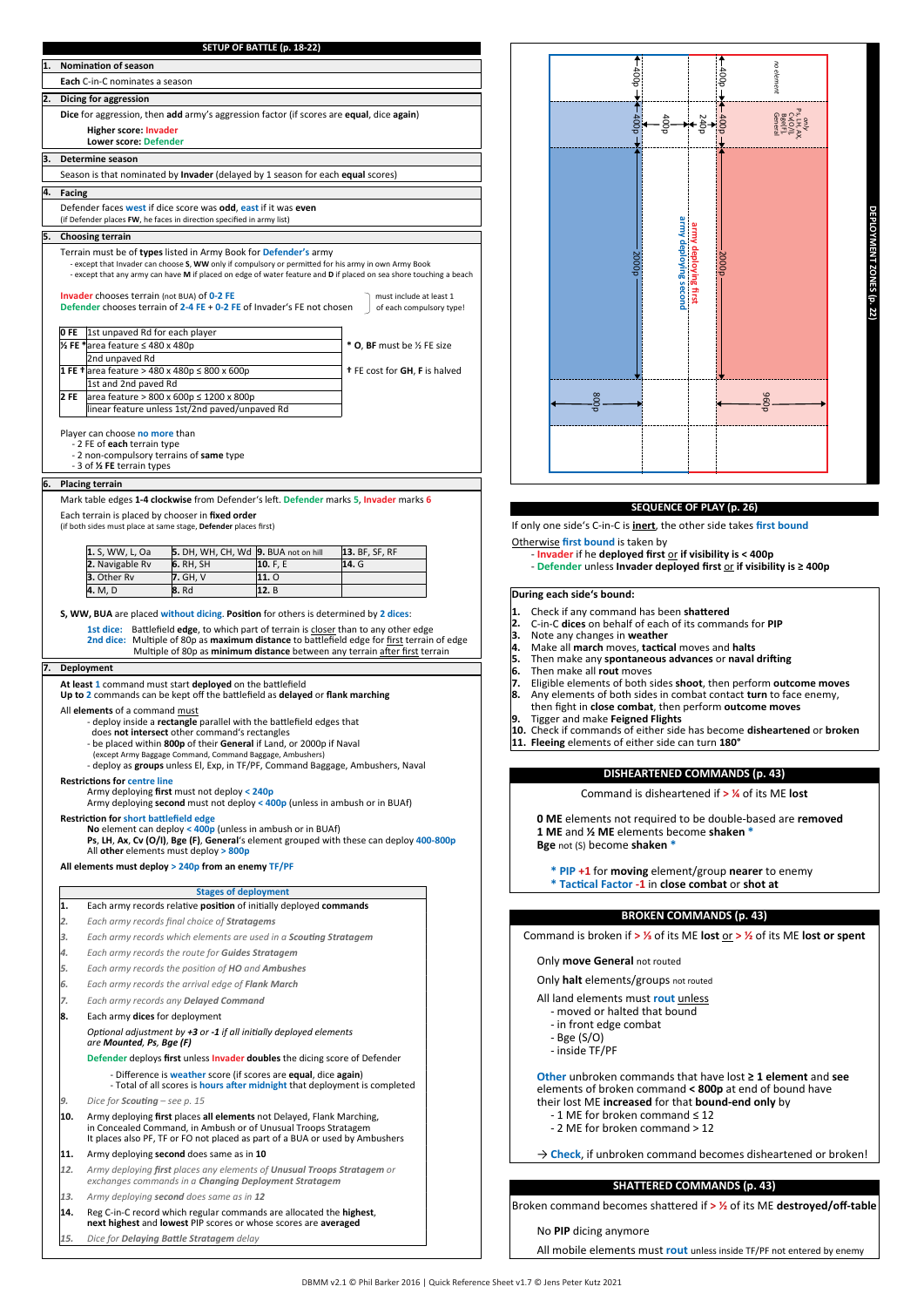|                 | CLIMATE. WEATHER AND TIME (p. 23-24) |       |                              |       |       |                                     |                                                                                |                                       |                                            |                                                              |                                                                                                                              |
|-----------------|--------------------------------------|-------|------------------------------|-------|-------|-------------------------------------|--------------------------------------------------------------------------------|---------------------------------------|--------------------------------------------|--------------------------------------------------------------|------------------------------------------------------------------------------------------------------------------------------|
|                 |                                      |       |                              |       |       |                                     |                                                                                |                                       | Difference between deployment dice         |                                                              |                                                                                                                              |
|                 |                                      |       |                              |       |       | $\mathbf{0}$                        | $\mathbf{1}$                                                                   | $\overline{2}$                        | $\overline{\mathbf{z}}$                    |                                                              |                                                                                                                              |
| Climate         | Season                               |       | Dawn Sunrise Sunset   Dusk 1 |       |       |                                     | Perfect clear and drv<br>No wind in bounds with PIP $\leq 2$                   | Perfect clear and dry                 |                                            |                                                              | Mud until 2h after dawn.<br>or if it really rains (for $\geq 2$<br>bounds) until equal number of<br>bounds after rain ceases |
|                 | <b>Spring</b>                        | 05:00 | 06:00                        | 18:00 | 19:00 | No wind<br>Mist from 1h before dawn | Light wind NE / Risk of dazzle<br>Frozen L / Ice on S, WW, Rv<br>Irr LH hungry | Light wind NE                         | Strong wind SW                             | Light wind NW<br>Mud<br>Rv in spate                          | Light wind NE<br>Overcast<br>Risk of rain / Mud                                                                              |
| Cold            | <b>Summer</b>                        | 01:00 | 03:00                        | 21:00 | 23:00 | No wind<br>Mist from 1h before dawn | Light wind NE<br>Risk of dazzle                                                | Light wind NE                         | Strong wind SW                             | Light wind NW                                                | Light wind NE<br>Risk of dazzle                                                                                              |
|                 | Autumn                               | 05:00 | 06:00                        | 18:00 | 19:00 | No wind / Fog                       | Light wind NE<br>Risk of dazzle                                                | Light wind NE                         | Strong wind SW                             | Light wind NW                                                | Strong wind NW / Overcast<br>Risk of rain / Mud                                                                              |
|                 | Winter                               | 07:30 | 08:00                        | 16:00 | 16:30 | No wind<br>Mist from 1h before dawn | Light wind NE<br>Risk of dazzle                                                | Light wind NE                         | Strong wind SW<br>Overcast<br>Risk of snow | Light wind NW<br>Risk of snow                                | Light wind NE / Overcast<br>Risk of snow<br>Frozen WW, Rv, L, BG, M                                                          |
|                 | <b>Spring</b>                        | 05:00 | 06:00                        | 18:00 | 19:00 | No wind / Mist                      | Light wind SW                                                                  | Light wind SW                         | Strong wind SW<br>Risk of rain             | Light wind NW / Overcast<br>Mud / Risk of rain / Ry in spate | Light wind SW / Overcast<br>Risk of rain / Mud<br>Ry in spate                                                                |
|                 | <b>Summer</b>                        | 02:30 | 03:30                        | 20:30 | 21:30 | No wind / Mist                      | Light wind SW / Ry low                                                         | Light wind SW / Ry low                | Strong wind SW / Risk of rain              | Light wind NW                                                | Light wind SW / Risk of dazzle                                                                                               |
| Cool            | <b>Autumn</b>                        | 05:00 | 06:00                        | 18:00 | 19:00 | No wind / Mist                      | Light wind SW                                                                  | Light wind SW                         | Strong wind SW<br>Risk of rain             | Light wind NW / Overcast<br>Mud / Risk of rain               | Light wind SW / Overcast<br>Risk of rain / Mud<br>Rv in spate                                                                |
|                 | Winter                               | 07:00 | 07:30                        | 16:30 | 17:00 | No wind / Fog                       | Light wind NE<br>Risk of dazzle                                                | Light wind NE                         | Strong wind SW<br>Risk of rain             | Light wind NW<br>Risk of snow                                | Light wind NE / Overcast<br><b>Risk of snow</b><br>Frozen WW, Rv, L, BG, M                                                   |
|                 | <b>Spring</b>                        | 05:30 | 06:00                        | 18:00 | 18:30 | No wind<br>Mist from 1h before dawn | Light wind NW                                                                  | Light wind NW                         | Strong wind S                              | Light wind NW<br>Ry in spate                                 | Light wind NW / Overcast<br>Risk of rain / Mud                                                                               |
| Warm            | Summer                               | 04:30 | 05:00                        | 19:00 | 19:30 | No wind<br>Mist from 1h before dawn | Light wind NW<br><b>Ry low</b>                                                 | Light wind NW<br><b>Ry low</b>        | Strong wind S                              | light wind NW                                                | Light wind NW<br>Risk of dazzle                                                                                              |
|                 | <b>Autumn</b>                        | 05:30 | 06:00                        | 18:00 | 18:30 | No wind<br>Mist from 1h before dawn | Light wind NW<br><b>Rv low</b>                                                 | Light wind NW<br><b>Ry low</b>        | Strong wind S                              | Light wind NW                                                | Light wind NW / Overcast<br>Risk of rain / Mud                                                                               |
|                 | Winter                               | 06:30 | 07:00                        | 17:00 | 17:30 | No wind<br>Mist from 1h before dawn | Light wind NW                                                                  | Light wind NW                         | <b>Strong wind SW</b><br>Risk of rain      | <b>Light wind NW</b>                                         | Light wind NW / Overcast<br>Rv in spate                                                                                      |
|                 | <b>Spring</b>                        | 05:40 | 06:00                        | 18:00 | 18:20 | No wind                             | <b>Light wind SW</b>                                                           | Light wind SW                         | Strong wind S<br><b>Risk of dust storm</b> | Light wind SW                                                | <b>Light wind SW</b><br>Overcast                                                                                             |
|                 | <b>Summer</b>                        | 05:10 | 05:30                        | 18:30 | 18:50 | No wind                             | <b>Light wind SW</b><br><b>Rv low</b>                                          | <b>Light wind SW</b><br><b>Ry low</b> | Strong wind S<br><b>Risk of dust storm</b> | <b>Light wind SW</b>                                         | <b>Light wind SW</b><br>Risk of dazzle / Thirst                                                                              |
| Drv             | <b>Autumn</b>                        | 05:40 | 06:00                        | 18:00 | 18:20 | No wind                             | Light wind SW<br><b>Ry low</b>                                                 | <b>Light wind SW</b><br><b>Ry low</b> | Strong wind S                              | Light wind SW                                                | Light wind SW<br>Overcast / Thirst                                                                                           |
|                 | Winter                               | 06:10 | 06:30                        | 17:30 | 17:50 | No wind                             | <b>Light wind SW</b>                                                           | <b>Light wind SW</b>                  | <b>Strong wind S</b>                       | Light wind SW                                                | Light wind SW / Overcast<br>Risk of rain / Mud<br>Ry in spate                                                                |
|                 | <b>Spring</b>                        | 05:50 | 06:00                        | 18:00 | 18:10 | No wind<br>Mist from 1h before dawn | Light wind SW                                                                  | Light wind SW                         | Strong wind SW<br>Risk of rain             | Light wind SW / Overcast<br>Mud / Risk of rain               | Light wind SW / Overcast<br>Risk of rain / Mud                                                                               |
| <b>Tropical</b> | <b>Summer</b>                        | 05:50 | 06:00                        | 18:00 | 18:10 | No wind<br>Mist from 1h before dawn | Light wind SW                                                                  | Light wind SW                         | Strong wind SW                             | Light wind SW / Overcast<br>Mud / Risk of rain               | Light wind SW                                                                                                                |
|                 | Autumn                               | 05:50 | 06:00                        | 18:00 | 18:10 | No wind<br>Mist from 1h before dawn | Light wind SW                                                                  | Light wind SW                         | <b>Strong wind SW</b>                      | Light wind SW                                                | Light wind SW<br>Overcast / Rv in spate                                                                                      |
|                 | <b>Winter</b>                        | 05:50 | 06:00                        | 18:00 | 18:10 | No wind<br>Mist from 1h before dawn | Light wind SW                                                                  | Light wind SW                         | Strong wind SW                             | Light wind SW                                                | Light wind SW<br>Risk of dazzle                                                                                              |

\* Battle is in the defender's **climate**! *(see Army List)*<br>\* If Dusk occurs, battle continues until no enemy can be seen. An element/group that cannot see enemy or to enemy or to enemy's rear battlefield edge.<br>When fightin

|                       | <b>WEATHER CHANGES (p. 25)</b>                                     |
|-----------------------|--------------------------------------------------------------------|
| <b>Wind direction</b> | Defender's PIPs average $\leq 2 \rightarrow 45^{\circ}$ clockwise  |
| changes               | Defender's PIPs average $\geq$ 5 $\rightarrow$ 45° anticlockwise   |
| <b>Wind reduction</b> | Strong wind reduced to light wind after shift in reverse direction |
| Risk of snow, rain    | Any PIPs average $\geq$ 5 $\rightarrow$ start                      |
| or dust storm         | Any PIPs average $\leq 3 \rightarrow$ cease or end risk            |
| Fog or mist           | Any PIPs average $\leq$ 3 $\rightarrow$ clears                     |
| clearing              | <b>Clears 3 hours after sunrise</b>                                |

| <b>WEATHER EFFECT (p. 25)</b> |                 |                                      |                                 |                                                 |  |  |  |
|-------------------------------|-----------------|--------------------------------------|---------------------------------|-------------------------------------------------|--|--|--|
| <b>Type</b>                   | Visibility      | <b>Movement</b>                      | Combat                          | Shooting                                        |  |  |  |
| <b>Overcast</b>               | 80p at night    | 120p at night                        |                                 |                                                 |  |  |  |
| Snow                          | 160p            | 200p                                 |                                 | $-1$ TF $^{1)}$                                 |  |  |  |
| Fog                           | 80 <sub>p</sub> | 120p                                 |                                 | $-1$ TF                                         |  |  |  |
| Mist                          | 160p at day     | 200p at day                          |                                 | $-1$ TF                                         |  |  |  |
|                               | 80p at night    | 120p at night                        |                                 |                                                 |  |  |  |
| Rain                          |                 |                                      |                                 | -1 TF if Sh $2)$                                |  |  |  |
| Mud                           |                 | Unpaved $Rd = RGo$                   | $-1$ TF $^{3)}$                 |                                                 |  |  |  |
|                               |                 | $F$ , $BF = DGO$                     |                                 |                                                 |  |  |  |
| <b>Dust Storm</b>             | 80p             | 120 <sub>p</sub>                     | $-1$ TF $4$ )                   | $-1$ TF                                         |  |  |  |
| Dazzle                        |                 |                                      | $-1$ TF $^{5)}$ <sup>6</sup> )  | $-1$ TF $^{5)}$ <sup>6</sup> )                  |  |  |  |
| Rv in Spate                   |                 | DGo for land troops                  |                                 |                                                 |  |  |  |
| Rv (80p-200p) Low             |                 | RGo for land troops                  |                                 |                                                 |  |  |  |
| No wind                       |                 | DGo for Shp                          |                                 |                                                 |  |  |  |
| <b>Strong winds</b>           |                 | Restrictions for Naval <sup>7)</sup> |                                 | -1 TF if Art, Sh                                |  |  |  |
|                               |                 |                                      |                                 | shooting range for<br>Bw, WWg $\leq$ 80p $^{8}$ |  |  |  |
| Thirst                        |                 |                                      | -1 TF after 12:00 <sup>9)</sup> |                                                 |  |  |  |
| ΙEΙ.                          |                 |                                      | -1 TF in Cold in winter         |                                                 |  |  |  |
| lırr LH                       |                 |                                      | -1 TF in Cold in spring $10$    |                                                 |  |  |  |

1) except if target is within **45°** of directly **downwind** 2) a�er **6 bounds** of rain, **Art and Sh** can no longer shoot

<sup>3)</sup> (unless on PRd) if moved **upslope** or **Kn** (mounted or dismounted as (S)) or **Chariots**<br><sup>4)</sup> unless **Bedouin** or **Tuareg** desert nomads

<sup>5)</sup> if facing within **45°** of due **east** from sunrise for 1h or within **45°** of due **west** for 1h before sunset<br><sup>6)</sup> unless element's front edge is entirely within **Wd, O, Oa, G** or on a hill's **shaded slope** 

<sup>7)</sup> *see p. 25*<br><sup>8)</sup> unless target is within **45°** of directly **downwind**<br><sup>9)</sup> unless **Rv, L, Oa**, friendly **BUA** closer to rear **battlefield edge** than is the rear of most forward element<br><sup>19)</sup> if of a side defending in

| MOON EFFECTS (p. 23)                                                          |                        | TIME FACTORS (p. 23)                                            |
|-------------------------------------------------------------------------------|------------------------|-----------------------------------------------------------------|
| Moon effects based on Invader's 1st deployment dice                           |                        | Total of all deployment raw dice scores is hours after midnight |
| Score Status                                                                  | Visibility             | that deployment is completed                                    |
| No moon                                                                       |                        | If deployment ends between dusk and dawn,                       |
| Sets after sunrise<br>Rises at start of 1st night bound after 3rd / 5th bound | good weather           | side deploying second can choose whether to start night attack  |
| Risen already at sunset                                                       | ãos                    | if not, battle starts at sunrise                                |
|                                                                               | rain, snow, dust storn | Each player's <b>bound</b> adds 10 minutes to clock             |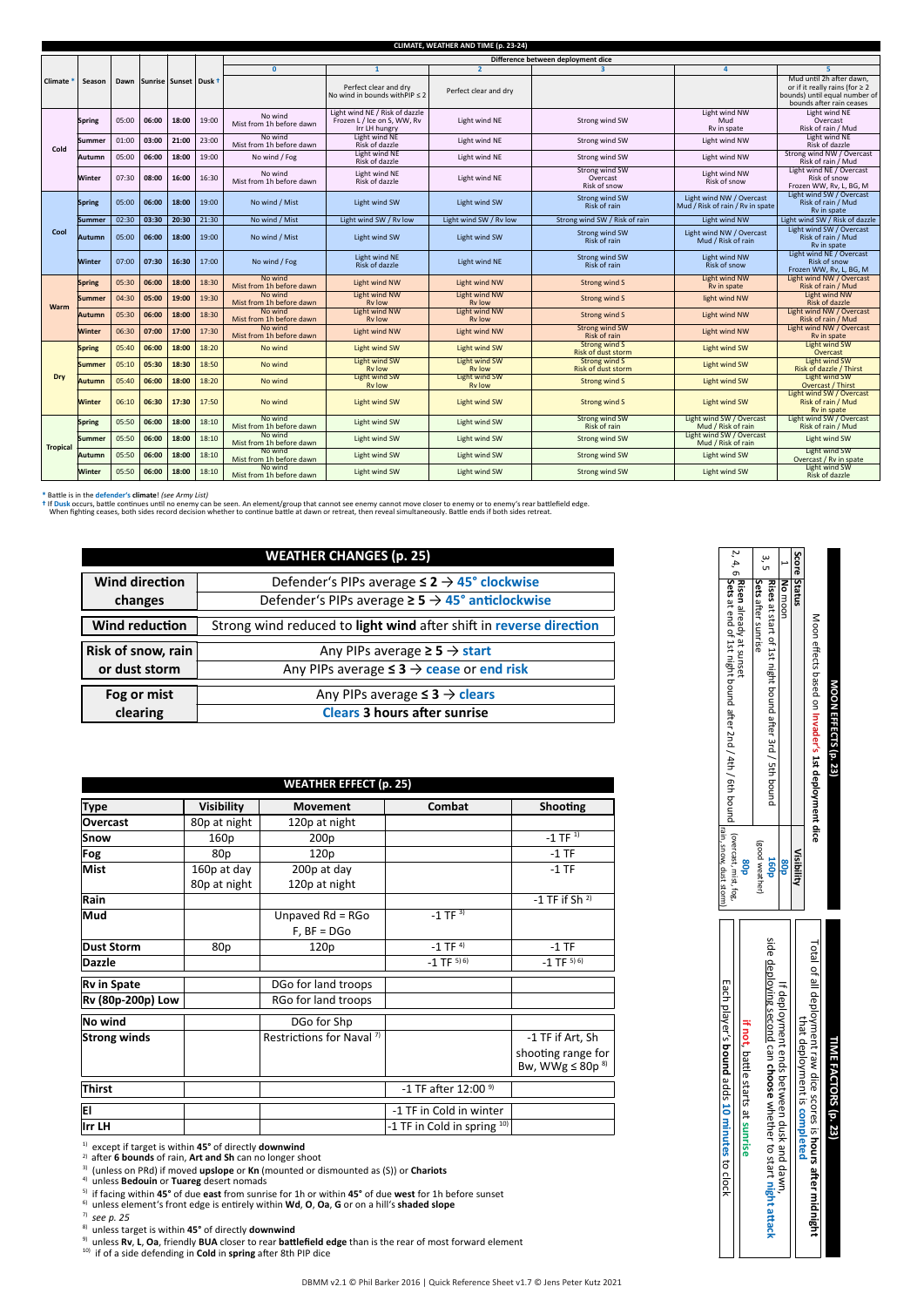| Aggression (Dicing)  18            | Elephants (Troop Type) 4              |    |
|------------------------------------|---------------------------------------|----|
| Aiding Shooter 34                  | <b>Encamped at Night</b>              | 23 |
|                                    |                                       |    |
|                                    | "End of the World" (Overlaps) 35      |    |
|                                    | Exaggerating Army Size (Stratagem) 16 |    |
|                                    |                                       |    |
|                                    | Expendables (Troop Type)  4           |    |
| Army Baggage Command 14            | Facing (Invader/Defender) 18          |    |
|                                    | False Reinforcements (Stratagem)  16  |    |
|                                    | Feigned Flight (Stratagem) 17         |    |
| Arrival                            |                                       |    |
| by Impressed Shipping 31           |                                       |    |
|                                    |                                       |    |
| Flank Marching 31<br>Artillery     | Flank Attack (Stratagem)  16          |    |
|                                    | Flank Edge (Close Combat) 35          |    |
|                                    |                                       |    |
|                                    |                                       |    |
|                                    | Fleeing Elements 41                   |    |
| Baggage                            | Fog (Weather Effect) 25               |    |
| Army Baggage Command 14            |                                       |    |
|                                    |                                       |    |
|                                    |                                       |    |
|                                    |                                       |    |
| Battlefield Edge (Overlaps) 35     |                                       |    |
|                                    |                                       |    |
|                                    |                                       |    |
|                                    |                                       |    |
|                                    |                                       |    |
|                                    |                                       |    |
|                                    |                                       |    |
|                                    |                                       |    |
|                                    |                                       |    |
|                                    | Going (Difficult, Rough, Good) 19     |    |
|                                    |                                       |    |
|                                    |                                       |    |
|                                    |                                       |    |
|                                    |                                       |    |
| Changing Deployment (Stratagem) 16 |                                       |    |
|                                    | Hidden Obstacles (Stratagem) 16       |    |
|                                    |                                       |    |
|                                    |                                       |    |
|                                    |                                       |    |
|                                    |                                       |    |
|                                    | Impressed Shipping (Arrival) 31       |    |
| Warm24                             |                                       |    |
|                                    |                                       |    |
|                                    | Invader18                             |    |
|                                    |                                       |    |
|                                    | Irregular General 14                  |    |
|                                    |                                       |    |
|                                    |                                       |    |
|                                    |                                       |    |
|                                    |                                       |    |
|                                    | Line Up                               |    |
|                                    |                                       |    |
|                                    |                                       |    |
| Combat Outcome  38                 | Lost General (PIP Dicing)  26         |    |
|                                    |                                       |    |
|                                    |                                       |    |
|                                    |                                       |    |
| Pushed-Back Elements 41            | ME (Morale Equivalents)  42           |    |
|                                    |                                       |    |
| Repulsed Elements 41               |                                       |    |
|                                    | Baggage43                             |    |
| Command                            | Mounted (Troop Types) 4               |    |
|                                    |                                       |    |
| Command Baggage 9                  | Mounting / Dismounting 10             |    |
|                                    | Movement                              |    |
| Shattered 43                       |                                       |    |
| Commander-in-Chief 14              |                                       |    |
|                                    |                                       |    |
| Concealed Command (Stratagem) 17   |                                       |    |
|                                    | Single Element  28                    |    |
|                                    | Turn (180°)  29                       |    |
|                                    |                                       |    |
| Defender 18                        |                                       |    |
| Facing18                           |                                       |    |
|                                    |                                       |    |
|                                    |                                       |    |
| Delaying Battle (Stratagem) 17     | Obstacles                             |    |
| Deployment22                       |                                       |    |
|                                    |                                       |    |
| Dicing                             | Outcome (Close Combat) 38             |    |
|                                    | Overcast (Weather Effect) 25          |    |
|                                    |                                       |    |
|                                    |                                       |    |
|                                    |                                       |    |
| Disguised Troops (Stratagem)  16   |                                       |    |
|                                    | Permanent Fortifications 11           |    |
| Dismounting / Mounting 10          |                                       |    |
|                                    |                                       |    |
|                                    | PIP                                   |    |
| Pressing Forward  40               | Army Baggage Command 26               |    |
| Targets34                          |                                       |    |
|                                    | Dicing26                              |    |
|                                    |                                       |    |
|                                    |                                       |    |
|                                    | Player Initiative Points              |    |
| Dust Storm (Weather Effect) 25     |                                       |    |
| Element                            |                                       |    |
|                                    | Dicing26                              |    |
|                                    |                                       |    |

| Aggression (Dicing)  18            | Elephants (Troop Type) 4              |    |                                      |  |
|------------------------------------|---------------------------------------|----|--------------------------------------|--|
|                                    |                                       |    | Pressing Forward (Distant Combat) 40 |  |
|                                    | Encamped at Night                     | 23 |                                      |  |
|                                    |                                       |    |                                      |  |
|                                    | "End of the World" (Overlaps) 35      |    |                                      |  |
|                                    | Exaggerating Army Size (Stratagem) 16 |    |                                      |  |
| Ambush (Stratagem)17               |                                       |    |                                      |  |
|                                    | Expendables (Troop Type)  4           |    |                                      |  |
| Army Baggage Command 14            | Facing (Invader/Defender) 18          |    | Rear Edge (Close Combat)  35         |  |
|                                    | False Reinforcements (Stratagem)  16  |    |                                      |  |
| Army Points (AP) 12                | Feigned Flight (Stratagem) 17         |    |                                      |  |
| Arrival                            |                                       |    |                                      |  |
| by Impressed Shipping 31           |                                       |    |                                      |  |
|                                    |                                       |    |                                      |  |
| Flank Marching 31                  |                                       |    |                                      |  |
| Artillery                          | Flank Attack (Stratagem)  16          |    |                                      |  |
|                                    | Flank Edge (Close Combat) 35          |    |                                      |  |
|                                    |                                       |    |                                      |  |
|                                    |                                       |    |                                      |  |
|                                    |                                       |    | Scouting (Stratagem)  15             |  |
| Baggage                            |                                       |    |                                      |  |
| Army Baggage Command 14            |                                       |    |                                      |  |
|                                    |                                       |    | Shaken Elements                      |  |
|                                    |                                       |    |                                      |  |
|                                    |                                       |    |                                      |  |
| Battlefield Edge (Overlaps) 35     |                                       |    | Result of Disheartened Command 43    |  |
|                                    | Temporary11                           |    |                                      |  |
|                                    |                                       |    |                                      |  |
|                                    |                                       |    |                                      |  |
|                                    | General14                             |    | Shooter                              |  |
|                                    |                                       |    |                                      |  |
|                                    |                                       |    | Primary 34                           |  |
|                                    |                                       |    |                                      |  |
|                                    |                                       |    |                                      |  |
|                                    |                                       |    | Target34                             |  |
|                                    | Going (Difficult, Rough, Good) 19     |    |                                      |  |
| Broken Command 43                  |                                       |    |                                      |  |
|                                    |                                       |    |                                      |  |
|                                    |                                       |    |                                      |  |
|                                    |                                       |    |                                      |  |
| Cavalry (Troop Type)5              |                                       |    | Single Element (Movement) 28         |  |
| Changing Deployment (Stratagem) 16 |                                       |    | Skirmishers (Troop Type)  4          |  |
|                                    | Hidden Obstacles (Stratagem) 16       |    | Snow (Weather Effect)  25            |  |
|                                    |                                       |    |                                      |  |
|                                    |                                       |    |                                      |  |
|                                    |                                       |    |                                      |  |
|                                    |                                       |    |                                      |  |
| Tropical 24                        | Impetuous Troops30                    |    | Storming Fortifications  42          |  |
| Warm24                             | Impressed Shipping (Arrival)  31      |    |                                      |  |
|                                    |                                       |    |                                      |  |
|                                    |                                       |    |                                      |  |
|                                    |                                       |    | Changing Deployment  16              |  |
|                                    | Invader18                             |    | Concealed Command 17                 |  |
|                                    |                                       |    | Delaying Battle  17                  |  |
|                                    | Irregular General 14                  |    |                                      |  |
|                                    |                                       |    | Exaggerating Army Size  16           |  |
|                                    | Light Horse (Troop Type) 6            |    |                                      |  |
|                                    |                                       |    |                                      |  |
|                                    |                                       |    |                                      |  |
|                                    | Line Up                               |    |                                      |  |
|                                    |                                       |    |                                      |  |
|                                    |                                       |    |                                      |  |
|                                    |                                       |    |                                      |  |
|                                    | Lost General (PIP Dicing)  26         |    |                                      |  |
|                                    |                                       |    |                                      |  |
|                                    |                                       |    |                                      |  |
|                                    | Marching 28                           |    | Swimming (crossing Rivers) 20        |  |
| Pushed-Back Elements 41            | ME (Morale Equivalents)  42           |    |                                      |  |
|                                    | Mist (Weather Effect) 25              |    | Table Edge (Overlap)35               |  |
|                                    |                                       |    |                                      |  |
|                                    |                                       |    |                                      |  |
|                                    | Baggage43                             |    |                                      |  |
| Command                            | Mounted (Troop Types)  4              |    |                                      |  |
|                                    | Mounted Infantry  10                  |    | Temporary Fortifications 11          |  |
| Command Baggage9                   | Mounting / Dismounting 10             |    |                                      |  |
|                                    | Movement                              |    | Terrain                              |  |
|                                    |                                       |    |                                      |  |
|                                    |                                       |    |                                      |  |
|                                    |                                       |    |                                      |  |
| Concealed Command (Stratagem) 17   |                                       |    |                                      |  |
|                                    |                                       |    |                                      |  |
|                                    |                                       |    |                                      |  |
|                                    |                                       |    |                                      |  |
|                                    |                                       |    |                                      |  |
|                                    |                                       |    |                                      |  |
|                                    |                                       |    |                                      |  |
|                                    |                                       |    |                                      |  |
|                                    |                                       |    |                                      |  |
| Delaying Battle (Stratagem) 17     | Obstacles                             |    |                                      |  |
|                                    |                                       |    | Movement after 180°-Turn 29          |  |
|                                    |                                       |    |                                      |  |
|                                    |                                       |    | Unreliable Ally  14                  |  |
| Dicing                             |                                       |    | Unusual Troops (Stratagem) 17        |  |
|                                    | Outcome (Close Combat) 38             |    |                                      |  |
|                                    | Overcast (Weather Effect) 25          |    |                                      |  |
|                                    |                                       |    | Dawn 25                              |  |
|                                    |                                       |    |                                      |  |
| Disembarking10                     |                                       |    |                                      |  |
| Disguised Troops (Stratagem)  16   |                                       |    |                                      |  |
| Disheartened Command 43            | Permanent Fortifications 11           |    | Wading (crossing Rivers)  20         |  |
| Dismounting / Mounting 10          |                                       |    | War Wagons (Troop Type) 9            |  |
|                                    |                                       |    |                                      |  |
|                                    | PIP                                   |    |                                      |  |
|                                    |                                       |    |                                      |  |
| Pressing Forward  40               | Army Baggage Command 26               |    |                                      |  |
| Targets34                          |                                       |    |                                      |  |
| Double Basing 13                   |                                       |    |                                      |  |
|                                    |                                       |    |                                      |  |
|                                    |                                       |    | Wind (Weather Effect)  25            |  |
|                                    | Player Initiative Points              |    |                                      |  |
| Dust Storm (Weather Effect)  25    |                                       |    |                                      |  |
| Element                            |                                       |    |                                      |  |
|                                    | Dicing26                              |    |                                      |  |
| ale Fauluslant                     |                                       |    |                                      |  |

**INDEX**

| Pressing Forward (Distant Combat) 40 |  |
|--------------------------------------|--|
|                                      |  |
|                                      |  |
|                                      |  |
|                                      |  |
|                                      |  |
|                                      |  |
| Rear Edge (Close Combat)  35         |  |
|                                      |  |
|                                      |  |
|                                      |  |
|                                      |  |
|                                      |  |
|                                      |  |
|                                      |  |
|                                      |  |
|                                      |  |
|                                      |  |
|                                      |  |
|                                      |  |
| <b>Shaken Elements</b>               |  |
|                                      |  |
|                                      |  |
| Result of Disheartened Command 43    |  |
|                                      |  |
|                                      |  |
|                                      |  |
| Shooter                              |  |
|                                      |  |
| Primary 34                           |  |
|                                      |  |
| Pressing Forward 40<br>Target34      |  |
|                                      |  |
|                                      |  |
|                                      |  |
| Ranges34                             |  |
|                                      |  |
| Single Element (Movement)  28        |  |
| Skirmishers (Troop Type) 4           |  |
|                                      |  |
|                                      |  |
|                                      |  |
|                                      |  |
|                                      |  |
|                                      |  |
|                                      |  |
| Changing Deployment  16              |  |
| Concealed Command 17                 |  |
| Delaying Battle  17                  |  |
|                                      |  |
|                                      |  |
| Exaggerating Army Size  16           |  |
| False Reinforcements 16              |  |
|                                      |  |
|                                      |  |
| Guides 15                            |  |
|                                      |  |
|                                      |  |
|                                      |  |
|                                      |  |
|                                      |  |
| Swimming (crossing Rivers) 20        |  |
|                                      |  |
| Table Edge (Overlap) 35              |  |
|                                      |  |
| Tactical Move28                      |  |
|                                      |  |
|                                      |  |
| Temporary Fortifications  11         |  |
| Terrain                              |  |
|                                      |  |
|                                      |  |
|                                      |  |
| Types19                              |  |
| Water 20                             |  |
|                                      |  |
|                                      |  |
|                                      |  |
|                                      |  |
|                                      |  |
| Tropical (Climate)  24               |  |
| Movement after 180°-Turn 29          |  |
|                                      |  |
|                                      |  |
| Unusual Troops (Stratagem)  17       |  |
|                                      |  |
|                                      |  |
| Dawn 25                              |  |
|                                      |  |
|                                      |  |
| Wading (crossing Rivers)  20         |  |
| War Wagons (Troop Type) 9            |  |
|                                      |  |
|                                      |  |
|                                      |  |
|                                      |  |
| Changes25                            |  |
|                                      |  |
|                                      |  |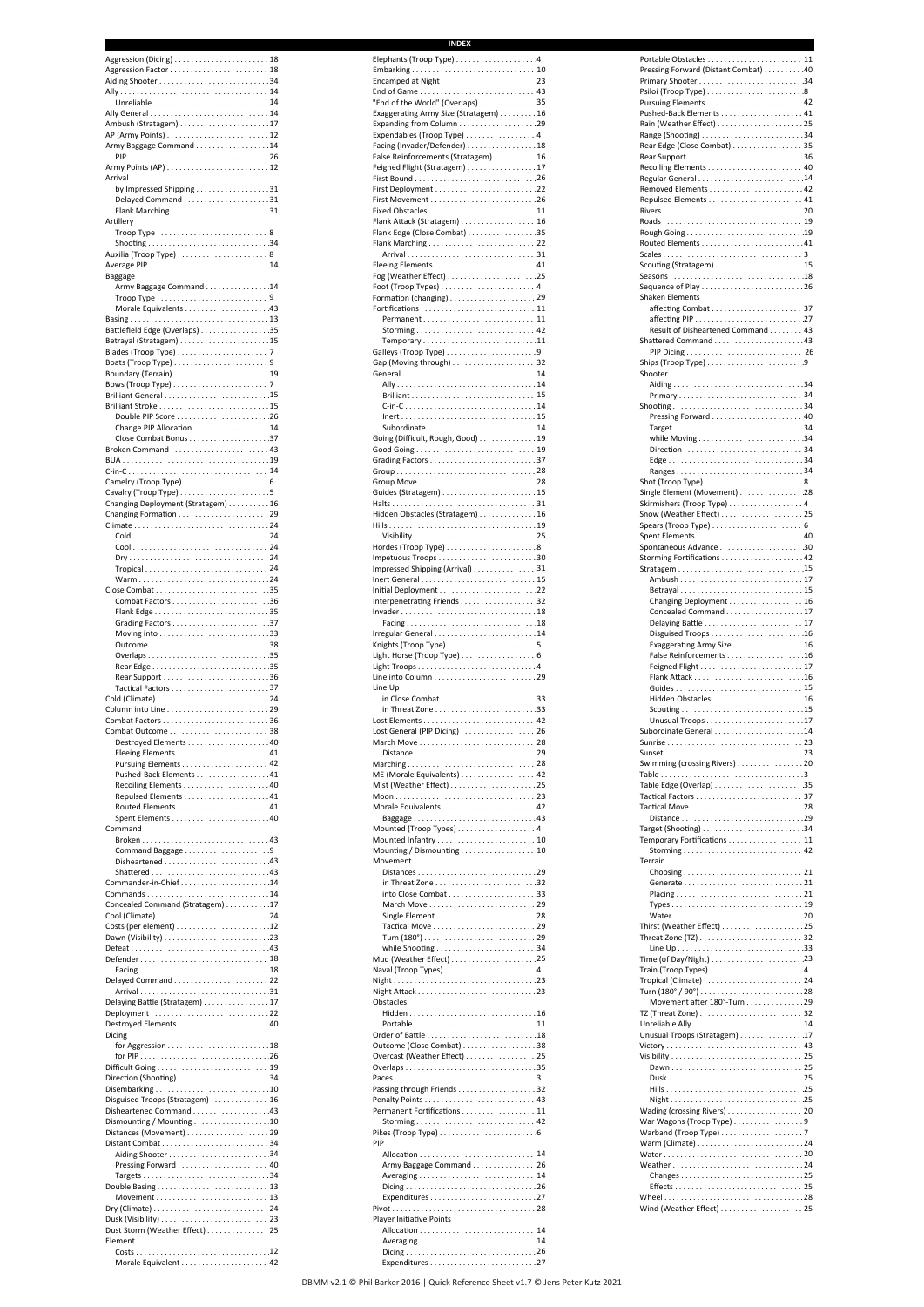# **COMBAT DICE PROBABILITIES**

|    |         | vs 0 |          |
|----|---------|------|----------|
| 0  | 42 (25) | 17   | 42 (25)  |
| 1  | 28 (11) | 14   | 58 (33)  |
| 2  | 17 (3)  | 11   | 73 (42)  |
| 3  | 8(0)    | 8    | 83 (50)  |
| 4  | 3(0)    | 6    | 91 (58)  |
| 5  | 0(0)    | 3    | 98 (67)  |
| 6  | 0(0)    | 0    | 100(75)  |
| 7  | 0(0)    | 0    | 100 (83) |
| 8  | 0(0)    | 0    | 100 (89) |
| 9  | 0(0)    | 0    | 100 (94) |
| 10 | 0(0)    | 0    | 100 (97) |

|              |         | vs 0                    |          |                 |         | vs <sub>1</sub>         |          |              | vs <sub>2</sub> |             |          |
|--------------|---------|-------------------------|----------|-----------------|---------|-------------------------|----------|--------------|-----------------|-------------|----------|
| 0            | 42 (25) | 17                      | 42 (25)  | 0l              | 58 (33) | 14                      | 28(11)   | $\mathbf{0}$ | 73 (42)         | 11          | 17(3)    |
| $\mathbf{1}$ | 28(11)  | 14                      | 58 (33)  | 1               | 42 (17) | 17                      | 42 (17)  | 1            | 58 (25)         | 14          | 28(6)    |
| $\mathbf{z}$ | 17(3)   | 11                      | 73 (42)  | 2               | 28(6)   | 14                      | 58 (25)  | $\mathbf{2}$ | 42(11)          | 17          | 42(11)   |
| 3            | 8(0)    | 8                       | 83 (50)  | 3               | 17(0)   | 11                      | 72 (33)  | 31           | 28(3)           | 14          | 59 (17)  |
| 4            | 3(0)    | 6                       | 91 (58)  | 41              | 8(0)    | 8                       | 84 (42)  | 4            | 17(0)           | 11          | 72(25)   |
| <b>5</b>     | 0(0)    | $\overline{\mathbf{3}}$ | 98 (67)  | 51              | 3(0)    | 6                       | 92(50)   | 51           | 8(0)            | 8           | 83 (33)  |
| 6            | 0(0)    | $\mathbf{0}$            | 100(75)  | 6               | 0(0)    | $\overline{\mathbf{3}}$ | 97(58)   | 6            | 3(0)            | 6           | 92(42)   |
| 7            | 0(0)    | $\mathbf{0}$            | 100 (83) | 71              | 0(0)    | $\mathbf{0}$            | 100(67)  | 7            | 0(0)            | 3           | 97(50)   |
| 8            | 0(0)    | $\mathbf{0}$            | 100 (89) | 8               | 0(0)    | $\mathbf{0}$            | 100(75)  | 81           | 0(0)            | $\mathbf 0$ | 100 (58) |
| <b>9</b>     | 0(0)    | $\mathbf 0$             | 100 (94) | 9               | 0(0)    | $\mathbf{0}$            | 100(83)  | 9            | 0(0)            | $\mathbf 0$ | 100 (67) |
| 10           | 0(0)    | $\mathbf 0$             | 100 (97) | 10 <sub>l</sub> | 0(0)    | $\mathbf{0}$            | 100 (89) | 10           | 0(0)            | $\mathbf 0$ | 100 (75) |
|              |         |                         |          |                 |         |                         |          |              |                 |             |          |

|                         |         | vs 2 |          |
|-------------------------|---------|------|----------|
| 0                       | 73 (42) | 11   | 17(3)    |
| 1                       | 58 (25) | 14   | 28(6)    |
| $\overline{\mathbf{c}}$ | 42 (11) | 17   | 42 (11)  |
| 3                       | 28(3)   | 14   | 59 (17)  |
| 4                       | 17(0)   | 11   | 72 (25)  |
| 5                       | 8(0)    | 8    | 83 (33)  |
| 6                       | 3(0)    | 6    | 92 (42)  |
| 7                       | 0 (0)   | 3    | 97 (50)  |
| 8                       | 0 (0)   | 0    | 100 (58) |
| 9                       | 0 (0)   | 0    | 100(67)  |
| 10                      | 0(0)    | 0    | 100(75)  |

|    |         | vs 3 |          |
|----|---------|------|----------|
| 0  | 83 (50) | 8    | 8(0)     |
| 1  | 72 (33) | 11   | 17 (0)   |
| 2  | 59 (17) | 14   | 28(3)    |
| 3  | 42 (6)  | 17   | 42(6)    |
| 4  | 28(0)   | 14   | 58 (11)  |
| 5  | 17(0)   | 11   | 73 (17)  |
| 6  | 8(0)    | 8    | 83 (25)  |
| 7  | 3(3)    | 6    | 91 (33)  |
| 8  | 0(0)    | 3    | 98 (42)  |
| 9  | 0(0)    | 0    | 100 (50) |
| 10 | 0(0)    | 0    | 100 (58) |

|    |          | vs 6 |         |
|----|----------|------|---------|
| 0  | 100 (75) | 0    | 0(0)    |
| 1  | 97 (58)  | 3    | 0(0)    |
| 2  | 92 (42)  | 6    | 3(0)    |
| 3  | 83 (25)  | 8    | 8(0)    |
| 4  | 72 (11)  | 11   | 17(0)   |
| 5  | 59(3)    | 14   | 28(0)   |
| 6  | 42 (0)   | 17   | 42(0)   |
| 7  | 28(0)    | 14   | 58 (0)  |
| 8  | 17(0)    | 11   | 72 (3)  |
| 9  | 8(0)     | 8    | 84(6)   |
| 10 | 3(0)     | 6    | 92 (11) |

|    |                         | vs 9                    |       |                |          | vs 1     |
|----|-------------------------|-------------------------|-------|----------------|----------|----------|
|    | 100 (94)<br>0           | 0                       | 0(0)  | 0              | 100 (97) | $\bf{0}$ |
|    | 100 (83)<br>1           | $\mathbf{0}$            | 0(0)  | 1              | 100 (89) | $\bf{0}$ |
|    | $\mathbf{z}$<br>100(67) | $\bf{0}$                | 0(0)  | $\overline{2}$ | 100(75)  | $\bf{0}$ |
|    | 100 (50)<br>3           | $\bf{0}$                | 0(0)  | 3              | 100 (58) | $\bf{0}$ |
|    | 97 (33)<br>4            | $\overline{\mathbf{3}}$ | 0(0)  | 4              | 100 (42) | $\bf{0}$ |
|    | 92(17)<br>5             | 6                       | 3(0)  | 5              | 97 (25)  | 3        |
|    | 84 (6)<br>6             | 8                       | 8(0)  | 6              | 92(11)   | 6        |
| 7  | 72 (0)                  | 11                      | 17(0) | 7              | 84(3)    | 8        |
|    | 58 (0)<br>8             | 14                      | 28(0) | 8              | 72 (0)   | 11       |
|    | 42(0)<br>9              | 17                      | 42(0) | 9              | 58 (0)   | 14       |
| 10 | 28(0)                   | 14                      | 58(0) | 10             | 42(0)    | 17       |
|    |                         |                         |       |                |          |          |

|                | vs <sub>3</sub> |              |          |    | vs 4   |             |          |                 | vs <sub>5</sub> |                         |         |
|----------------|-----------------|--------------|----------|----|--------|-------------|----------|-----------------|-----------------|-------------------------|---------|
| 0              | 83 (50)         | 8            | 8(0)     | O  | 91(58) | 6           | 3(0)     | 0               | 98 (67)         | 3                       | 0(0)    |
| $\mathbf{1}$   | 72 (33)         | 11           | 17(0)    | 1  | 84(42) | 8           | 8(0)     | 11              | 92(50)          | 6                       | 3(0)    |
| $\mathbf{z}$   | 59 (17)         | 14           | 28(3)    | 2  | 72(25) | 11          | 17(0)    | 2               | 83 (33)         | 8                       | 8(0)    |
| 31             | 42(6)           | 17           | 42(6)    | 3  | 58(11) | 14          | 28(0)    | 3               | 73 (17)         | 11                      | 17(0)   |
| $\overline{a}$ | 28(0)           | 14           | 58 (11)  | 4  | 42(3)  | 17          | 42(3)    | 4               | 59(6)           | 14                      | 28(0)   |
| 5              | 17(0)           | 11           | 73 (17)  | 5  | 28(0)  | 14          | 59(6)    | $\mathsf{S}$    | 42(0)           | 17                      | 42(0)   |
| 6              | 8(0)            | 8            | 83(25)   | 6  | 17(0)  | 11          | 72(11)   | 6               | 28(0)           | 14                      | 59 (3)  |
|                | 3(3)            | 6            | 91(33)   | 71 | 8(0)   | 8           | 84(17)   | 71              | 17(0)           | 11                      | 73(6)   |
| 8              | 0(0)            | 3            | 98 (42)  | 8  | 3(0)   | 6           | 92(25)   | 8               | 8(0)            | 8                       | 83 (11) |
| 9              | 0(0)            | $\mathbf{0}$ | 100(50)  | 9  | 0(0)   | 3           | 97(33)   | 9               | 3(0)            | 6                       | 92(17)  |
| 10             | 0(0)            | $\mathbf{0}$ | 100 (58) | 10 | 0(0)   | $\mathbf 0$ | 100 (42) | 10 <sub>l</sub> | 0(0)            | $\overline{\mathbf{3}}$ | 97(25)  |

|                         |          | vs 6                    |        |                 |          | vs <sub>7</sub>         |        |                | vs 8     |                         |        |
|-------------------------|----------|-------------------------|--------|-----------------|----------|-------------------------|--------|----------------|----------|-------------------------|--------|
| 0                       | 100 (75) | $\mathbf{0}$            | 0(0)   | 0               | 100 (83) | $\mathbf 0$             | 0(0)   | O              | 100 (89) | $\mathbf{0}$            | 0(0)   |
| $\mathbf{1}$            | 97(58)   | $\overline{\mathbf{3}}$ | 0(0)   | 1               | 100(67)  | $\mathbf{0}$            | 0(0)   | 1              | 100(75)  | $\mathbf{0}$            | 0(0)   |
| $\mathbf{z}$            | 92(42)   | 6                       | 3(0)   | $\mathbf{z}$    | 97(50)   | $\overline{\mathbf{3}}$ | 0(0)   | $\mathbf{z}$   | 100(58)  | $\mathbf{0}$            | 0(0)   |
| $\overline{\mathbf{3}}$ | 83 (25)  | 8                       | 8(0)   | 3               | 91(33)   | 6                       | 3(0)   | 3              | 97(42)   | $\overline{\mathbf{3}}$ | 0(0)   |
| $\overline{4}$          | 72(11)   | 11                      | 17(0)  | $\mathbf{a}$    | 84(17)   | 8                       | 8(0)   | $\overline{4}$ | 92(25)   | 6                       | 3(0)   |
| 5                       | 59(3)    | 14                      | 28(0)  | 51              | 73(6)    | 11                      | 17(0)  | 51             | 83(11)   | 8                       | 8(0)   |
| 6                       | 42 (0)   | 17                      | 42(0)  | $6\blacksquare$ | 58(0)    | 14                      | 28(0)  | 6              | 72(3)    | 11                      | 17(0)  |
| $\overline{7}$          | 28(0)    | 14                      | 58(0)  | 71              | 42(0)    | 17                      | 42(0)  | 7              | 58(0)    | 14                      | 28(0)  |
| 8                       | 17(0)    | 11                      | 72(3)  | 8               | 28(0)    | 14                      | 58 (0) | 8              | 42(0)    | 17                      | 42 (0) |
| 9                       | 8(0)     | 8                       | 84(6)  | 9               | 17(0)    | 11                      | 72 (0) | 9              | 28(0)    | 14                      | 58 (0) |
| 10                      | 3(0)     | 6                       | 92(11) | 10 <sub>l</sub> | 8(0)     | 8                       | 84(3)  | 10             | 17(0)    | 11                      | 72 (0) |

|          | vs 9     |        |    |          | vs 10    |       |
|----------|----------|--------|----|----------|----------|-------|
| 100 (94) | 0        | 0(0)   | 0  | 100(97)  | 0        | 0(0)  |
| 100 (83) | $\bf{0}$ | 0(0)   | 1  | 100 (89) | $\bf{0}$ | 0(0)  |
| 100 (67) | $\bf{0}$ | 0(0)   | 2  | 100 (75) | $\bf{0}$ | 0(0)  |
| 100 (50) | $\bf{0}$ | 0(0)   | 3  | 100 (58) | 0        | 0(0)  |
| 97 (33)  | 3        | 0(0)   | 4  | 100(42)  | 0        | 0(0)  |
| 92(17)   | 6        | 3(0)   | 5  | 97(25)   | 3        | 0(0)  |
| 84(6)    | 8        | 8(0)   | 6  | 92 (11)  | 6        | 3(0)  |
| 72(0)    | 11       | 17(0)  | 7  | 84(3)    | 8        | 8(0)  |
| 58(0)    | 14       | 28(0)  | 8  | 72 (0)   | 11       | 17(0) |
| 42(0)    | 17       | 42 (0) | 9  | 58 (0)   | 14       | 28(0) |
| 28(0)    | 14       | 58 (0) | 10 | 42 (0)   | 17       | 42(0) |
|          |          |        |    |          |          |       |

|    |         | vs 5 |         |
|----|---------|------|---------|
| 0  | 98 (67) | 3    | 0(0)    |
| 1  | 92 (50) | 6    | 3(0)    |
| 2  | 83 (33) | 8    | 8(0)    |
| 3  | 73 (17) | 11   | 17(0)   |
| 4  | 59 (6)  | 14   | 28(0)   |
| 5  | 42 (0)  | 17   | 42(0)   |
| 6  | 28(0)   | 14   | 59 (3)  |
| 7  | 17 (0)  | 11   | 73 (6)  |
| 8  | 8(0)    | 8    | 83 (11) |
| 9  | 3(0)    | 6    | 92 (17) |
| 10 | 0(0)    | 3    | 97(25)  |

|        | vs 6     |        |    | vs <sub>7</sub> |                         |       |  |    | vs 8    |              |       |  |
|--------|----------|--------|----|-----------------|-------------------------|-------|--|----|---------|--------------|-------|--|
| 0 (75) | $\bf{0}$ | 0(0)   | O  | 100(83)         | $\mathbf{0}$            | 0(0)  |  | O  | 100(89) | $\mathbf{0}$ | 0(0)  |  |
| 7 (58) | 3        | 0(0)   | 1  | 100(67)         | $\mathbf{0}$            | 0(0)  |  |    | 100(75) | $\mathbf{0}$ | 0(0)  |  |
| 2(42)  | 6        | 3(0)   | 2  | 97(50)          | $\overline{\mathbf{3}}$ | 0(0)  |  | 2  | 100(58) | $\mathbf{0}$ | 0(0)  |  |
| 3 (25) | 8        | 8(0)   | 31 | 91(33)          | 6                       | 3(0)  |  | 31 | 97(42)  | 3            | 0(0)  |  |
| 2(11)  | 11       | 17(0)  | 4  | 84 (17)         | 8                       | 8(0)  |  | 4  | 92(25)  | 6            | 3(0)  |  |
| 59 (3) | 14       | 28(0)  | 5  | 73(6)           | 11                      | 17(0) |  | 51 | 83(11)  | 8            | 8(0)  |  |
| 2(0)   | 17       | 42(0)  | 6  | 58(0)           | 14                      | 28(0) |  | 6  | 72(3)   | 11           | 17(0) |  |
| 28(0)  | 14       | 58 (0) | 7  | 42(0)           | 17                      | 42(0) |  | 7  | 58(0)   | 14           | 28(0) |  |
| 17(0)  | 11       | 72(3)  | 8  | 28(0)           | 14                      | 58(0) |  | 8  | 42(0)   | 17           | 42(0) |  |
| 8(0)   | 8        | 84(6)  | 9  | 17(0)           | 11                      | 72(0) |  | 9  | 28(0)   | 14           | 58(0) |  |
| 3(0)   | 6        | 92(11) | 10 | 8(0)            | 8                       | 84(3) |  | 10 | 17(0)   | 11           | 72(0) |  |

## **Example of use:**

 $\overline{\phantom{a}}$ 

Assuming that one's own double-overlapped Bd (O) fights against a rear-supported Pk (O). The adjusted combat values are **2** vs **4**. The corresponding table *(middle table in the second row)* gives the numbers:



The probability of rolling **lower** than the opponent is 72%. The probability of being **doubled** by the opponent is 25%.

The probability that both rolling **same** is 11%.

The probability of rolling **higher** than the opponent is 17%. The probability of **doubling** the opponent is 0%.